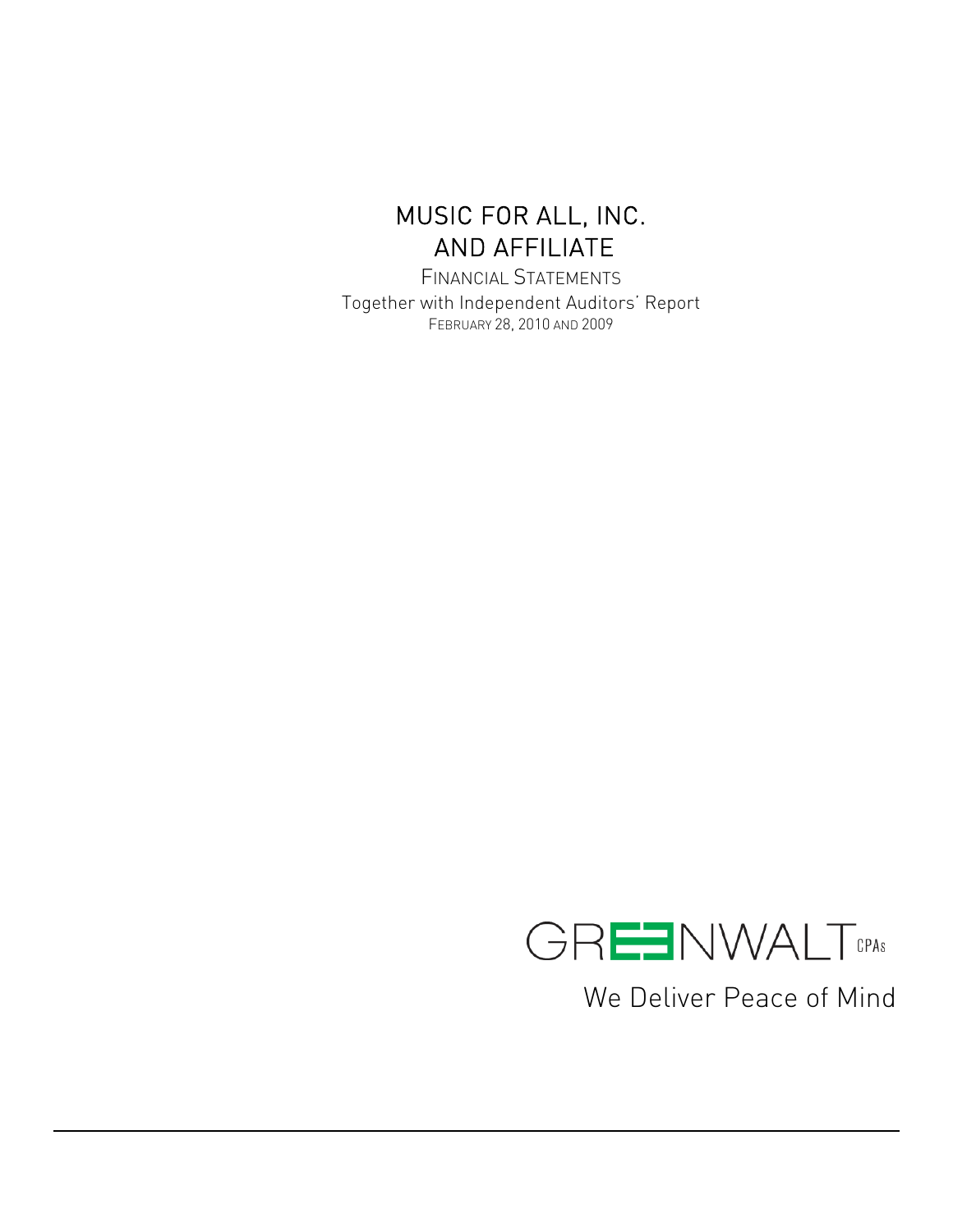PH 317 241 2999 FAX 317 240 4485

Greenwalt CPAs, Inc. 5342 W. Vermont Street Indianapolis, IN 46224 www.greenwaltcpas.com



INDEPENDENT AUDITORS' REPORT

To the Board of Directors of Music for All, Inc. and Affiliate:

We have audited the accompanying combined statements of financial position of Music for All, Inc. and Affiliate as of February 28, 2010 and 2009, and the related statements of activities, functional expenses, and cash flows for the years then ended. These financial statements are the responsibility of the Organization's management. Our responsibility is to express an opinion on these financial statements based on our audits. The prior year summarized comparative information has been derived from the Organizations' 2009 financial statements and, in our report dated July 28, 2009, we expressed an unqualified opinion on those financial statements.

We conducted our audits in accordance with auditing standards generally accepted in the United States. Those standards require that we plan and perform the audit to obtain reasonable assurance about whether the financial statements are free of material misstatement. An audit includes examining, on a test basis, evidence supporting the amounts and disclosures in the financial statements. An audit also includes assessing the accounting principles used and significant estimates made by management, as well as evaluating the overall financial statement presentation. We believe that our audits provide a reasonable basis for our opinion.

In our opinion, the financial statements referred to above present fairly, in all material respects, the financial position of Music for All, Inc. and Affiliate as of February 28, 2010 and 2009, and the results of their operations and cash flows for the years then ended, in conformity with accounting principles generally accepted in the United States.

The accompanying financial statements have been prepared assuming that the Organizations will continue as a going concern. As discussed in Note 13 to the financial statements, the Organizations have a net deficit in unrestricted and total net assets. This condition could raise substantial doubt about the Organizations' ability to continue as a going concern. Management's plans in regard to these matters are also described in Note 13. The financial statements do not include any adjustments that might result from the outcome of this uncertainty.

Greenwalt CPAs, tre.

June 8, 2010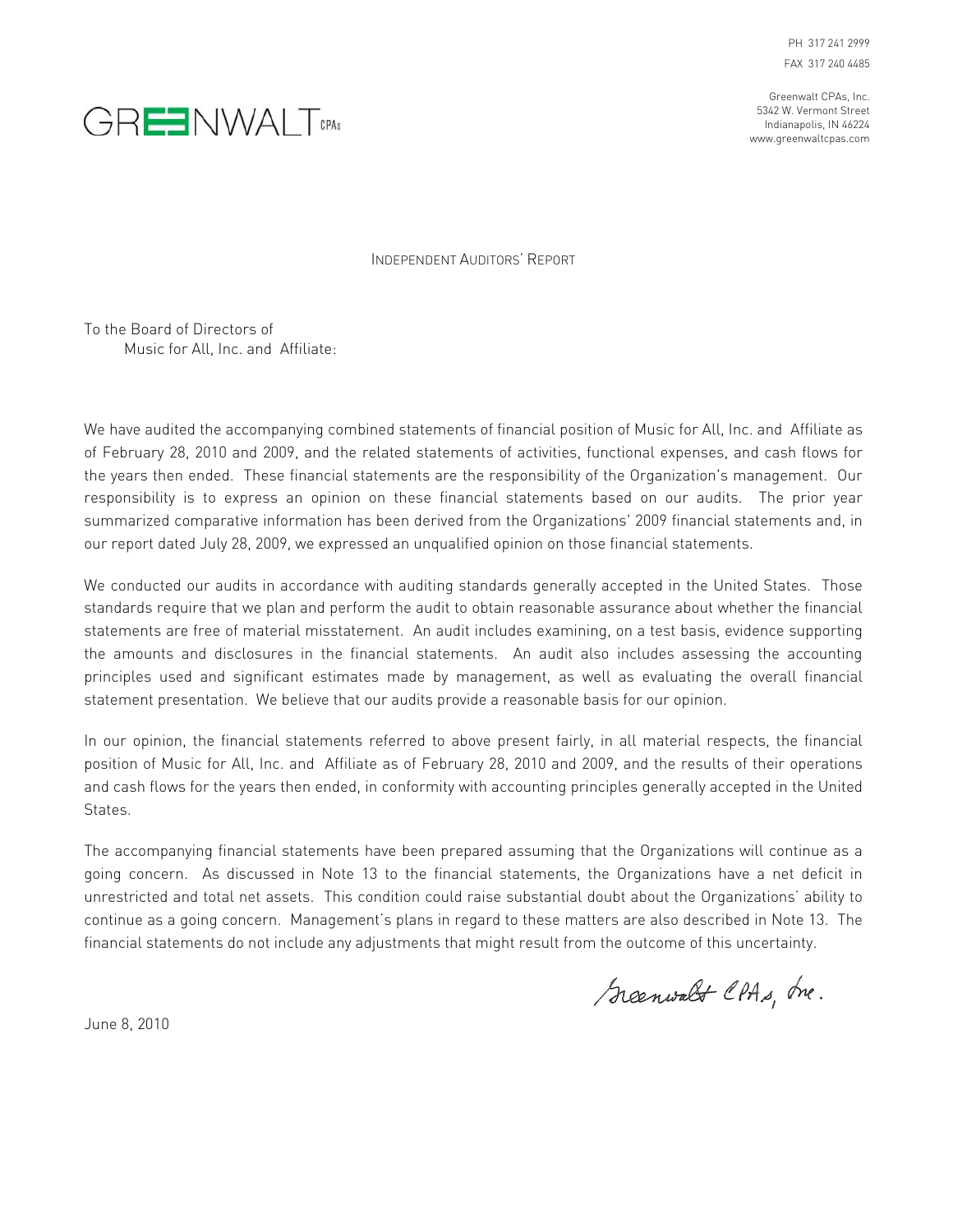COMBINED STATEMENTS OF FINANCIAL POSITION

FEBRUARY 28, 2010 AND 2009

|                                                    |               |                           | <b>LIABILITIES AND</b>                                  |               |               |
|----------------------------------------------------|---------------|---------------------------|---------------------------------------------------------|---------------|---------------|
| <b>ASSETS</b>                                      | 2010          | 2009                      | NET ASSETS (ACCUMULATED DEFICIT)                        | 2010          | 2009          |
| <b>Current Assets</b>                              |               |                           | <b>Current Liabilities</b>                              |               |               |
| Cash and cash equivalents                          | \$<br>629,128 | $\mathfrak{L}$<br>896,345 | Line of credit                                          | $\frac{1}{2}$ | 489,494<br>\$ |
| Accounts receivable, net of allowance for doubtful |               |                           | Accounts payable                                        | 115,674       | 66,467        |
| accounts of \$40,400 and \$26,900 in 2010 and 2009 | 663,940       | 999,654                   | Accrued expenses                                        | 101,136       | 150,277       |
| Inventory                                          | 11,502        | 10,318                    | Prepaid event income                                    | 1,711,445     | 2,045,237     |
| Prepaid expenses                                   | 194,453       | 78,330                    |                                                         |               |               |
|                                                    |               |                           | Total current liabilities                               | 1,928,255     | 2,751,475     |
| Total current assets                               | 1,499,023     | 1,984,647                 |                                                         |               |               |
|                                                    |               |                           | Long-Term Liabilities                                   |               |               |
| Investments                                        |               |                           | Deferred trust liability                                | 42,700        | 43,639        |
| Marketable securities                              | 116,377       | 83,086                    | Reserve for license fees                                | 36,864        | 35,196        |
| <b>Property and Equipment</b>                      |               |                           | Total long-term liabilities                             | 79,564        | 78,835        |
| Property and equipment                             | 1,500,482     | 1,599,628                 |                                                         |               |               |
| Accumulated depreciation                           | (1, 196, 745) | (1, 163, 964)             | Total liabilities                                       | 2,007,819     | 2,830,310     |
| Net property and equipment                         | 303,737       | 435,664                   | <b>Commitments and Contingency</b><br>(Notes 10 and 11) |               |               |
| <b>Other Assets</b>                                |               |                           |                                                         |               |               |
| Trademark                                          | 20,000        | 20,000                    | Net Assets (Accumulated Deficit)                        |               |               |
|                                                    |               |                           | Unrestricted                                            | (340, 222)    | (682, 104)    |
|                                                    |               |                           | Temporarily restricted                                  | 132,155       | 264,249       |
|                                                    |               |                           | Permanently restricted                                  | 139,385       | 110,942       |
|                                                    |               |                           | Total accumulated deficit                               | (68, 682)     | (306, 913)    |
|                                                    |               |                           |                                                         |               |               |

 $\frac{\text{\$} 1,939,137}{\text{\$} 2,523,397}$   $\frac{\text{\$} 2,523,397}{\text{\$} 2,523,397}$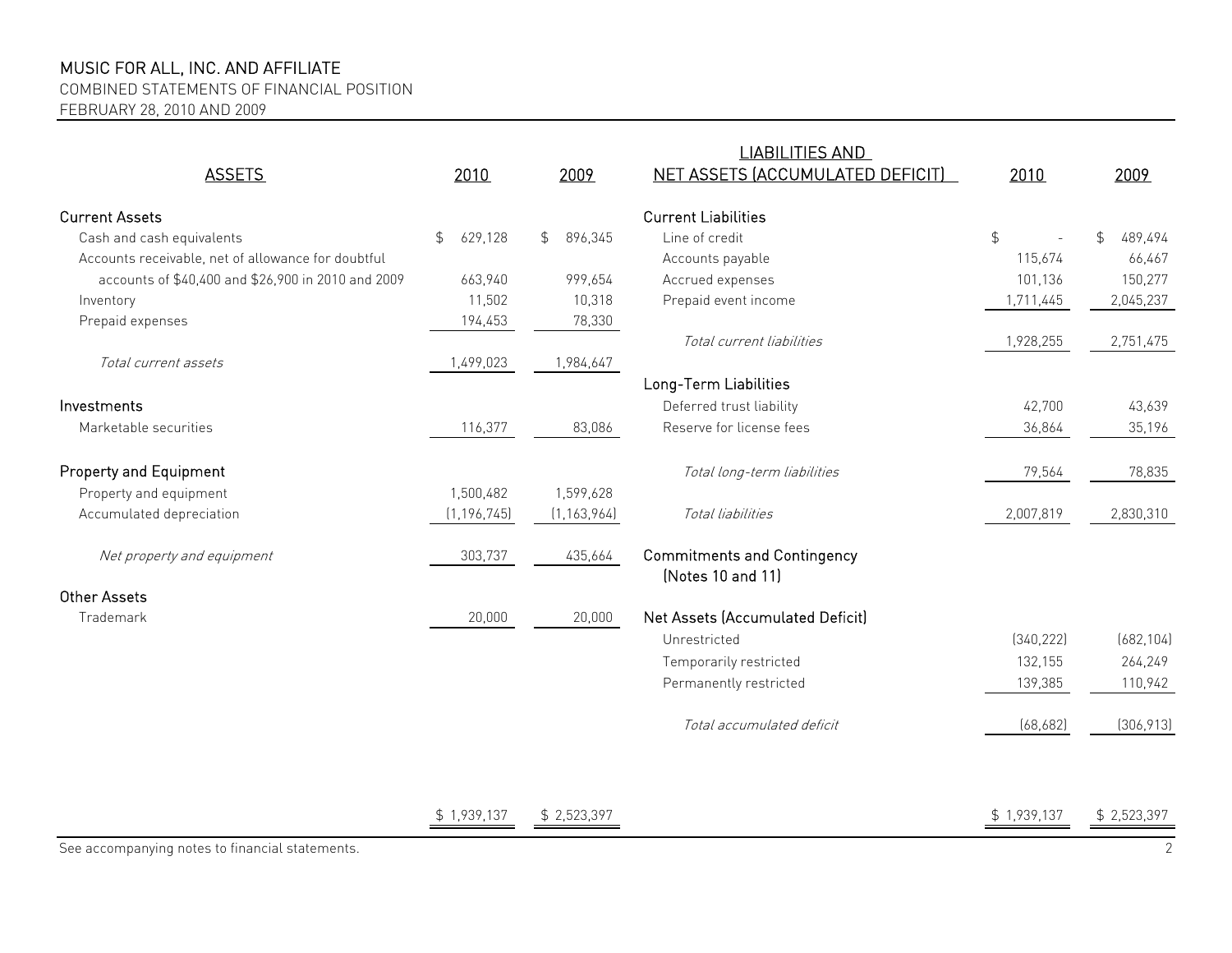#### COMBINED STATEMENTS OF ACTIVITIES

FOR THE YEAR ENDED FEBRUARY 28, 2010

WITH SUMMARIZED COMPARATIVE INFORMATION FOR THE YEAR ENDED FEBRUARY 28, 2009

|                                                               | UNRESTRICTED RESTRICTED |            | TEMPORARILY   |            | PERMANENTLY<br><b>RESTRICTED</b> |         | 2010<br><b>TOTAL</b> |            | 2009<br><b>TOTAL</b> |            |
|---------------------------------------------------------------|-------------------------|------------|---------------|------------|----------------------------------|---------|----------------------|------------|----------------------|------------|
| <b>REVENUE</b>                                                |                         |            |               |            |                                  |         |                      |            |                      |            |
| Event fees                                                    | $\frac{1}{2}$           | 777,627    | $\frac{4}{5}$ |            | $\frac{4}{5}$                    |         | $\frac{1}{2}$        | 777,627    | $\frac{1}{2}$        | 685,082    |
| Housing and meal fees                                         |                         | 952,917    |               |            |                                  |         |                      | 952,917    |                      | 1,380,268  |
| Ticket fees                                                   |                         | 1,798,789  |               |            |                                  |         |                      | 1,798,789  |                      | 1,830,377  |
| <b>Band fees</b>                                              |                         | 428,924    |               |            |                                  |         |                      | 428,924    |                      | 430,728    |
| Relocation revenue                                            |                         | 22,079     |               |            |                                  |         |                      | 22,079     |                      | 29,529     |
| Merchandise sales                                             |                         | 61,995     |               |            |                                  |         |                      | 61,995     |                      | 121,133    |
| Program book sales                                            |                         | 125,916    |               |            |                                  |         |                      | 125,916    |                      | 91,812     |
| Photography commissions                                       |                         | 70,001     |               |            |                                  |         |                      | 70,001     |                      | 88,000     |
| Video commissions and fees                                    |                         | 200,532    |               |            |                                  |         |                      | 200,532    |                      | 82,404     |
| Merchandise commissions                                       |                         | 191,315    |               |            |                                  |         |                      | 191,315    |                      | 184,433    |
| Sponsorships                                                  |                         | 781,792    |               |            |                                  |         |                      | 781,792    |                      | 700,753    |
| Contributions                                                 |                         | 63,337     |               | 2,594      |                                  | 7.443   |                      | 73,374     |                      | 480,452    |
| In-kind contributions                                         |                         | 242,199    |               |            |                                  |         |                      | 242,199    |                      | 257,087    |
| Grants                                                        |                         | 47,685     |               |            |                                  |         |                      | 47,685     |                      | 158,160    |
| Interest                                                      |                         | 3,401      |               |            |                                  |         |                      | 3,401      |                      | 9,620      |
| Loss on disposal of assets                                    |                         | (22, 505)  |               |            |                                  |         |                      | (22, 505)  |                      |            |
| Realized and unrealized gain (loss) on investments            |                         | 33,344     |               |            |                                  |         |                      | 33,344     |                      | (28, 491)  |
| Miscellaneous                                                 |                         | 31,245     |               |            |                                  |         |                      | 31,245     |                      | 59,856     |
| Net assets released from restrictions                         |                         | 113,688    |               | (134, 688) |                                  | 21,000  |                      |            |                      |            |
| Total revenue                                                 |                         | 5,924,281  |               | (132, 094) |                                  | 28,443  |                      | 5,820,630  |                      | 6,561,203  |
| <b>EXPENSES</b>                                               |                         |            |               |            |                                  |         |                      |            |                      |            |
| Event                                                         |                         | 4,831,418  |               |            |                                  |         |                      | 4,831,418  |                      | 5,691,761  |
| Fundraising                                                   |                         | 318,379    |               |            |                                  |         |                      | 318,379    |                      | 431,318    |
| General and administrative                                    |                         | 432,602    |               |            |                                  |         |                      | 432,602    |                      | 562,332    |
| Total expenses                                                |                         | 5,582,399  |               |            |                                  |         |                      | 5,582,399  |                      | 6,685,411  |
| <b>CHANGE IN NET ASSETS</b>                                   |                         | 341,882    |               | (132, 094) |                                  | 28,443  |                      | 238,231    |                      | (124, 208) |
| NET ASSETS (ACCUMULATED DEFICIT),<br><b>BEGINNING OF YEAR</b> |                         | (682, 104) |               | 264,249    |                                  | 110,942 |                      | (306, 913) |                      | (182, 705) |
| NET ASSETS (ACCUMULATED DEFICIT).<br><b>END OF YEAR</b>       | \$                      | (340, 222) | \$            | 132,155    | \$                               | 139,385 | \$                   | (68, 682)  | \$                   | (306, 913) |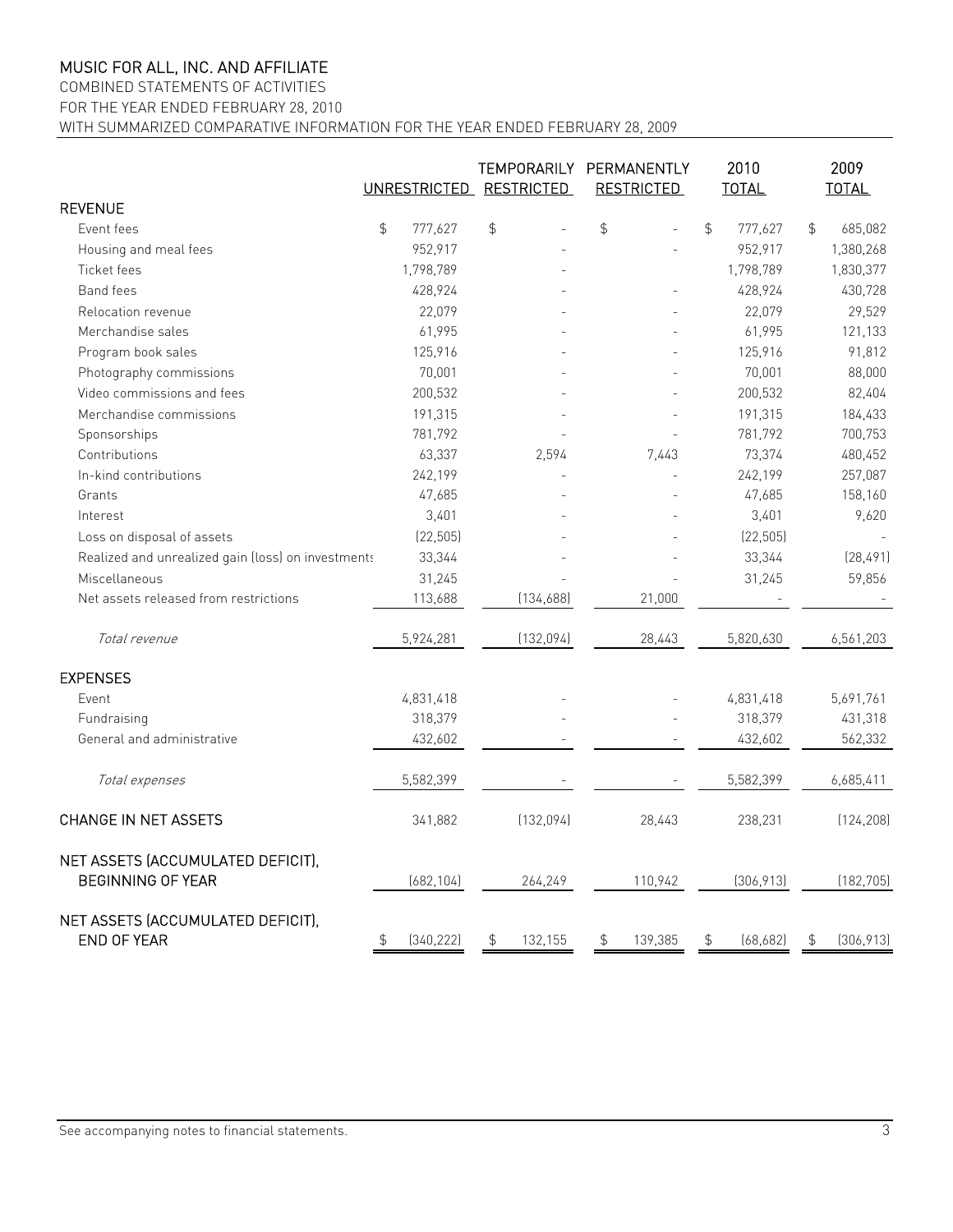COMBINED STATEMENTS OF FUNCTIONAL EXPENSES

FOR THE YEAR ENDED FEBRUARY 28, 2010

WITH SUMMARIZED COMPARATIVE INFORMATION FOR THE YEAR ENDED FEBRUARY 28, 2009

|                                    | <b>GENERAL AND</b> |                    |         |                 |                       |              |           |              |             |
|------------------------------------|--------------------|--------------------|---------|-----------------|-----------------------|--------------|-----------|--------------|-------------|
|                                    | <b>EVENT</b>       | <b>FUNDRAISING</b> |         |                 | <b>ADMINISTRATIVE</b> |              | 2010      |              | 2009        |
|                                    | <b>EXPENSES</b>    | <b>EXPENSES</b>    |         | <b>EXPENSES</b> |                       | <b>TOTAL</b> |           | <b>TOTAL</b> |             |
| <b>EVENTS</b>                      |                    |                    |         |                 |                       |              |           |              |             |
| Awards and trophies                | \$<br>116,441      | \$                 |         | $\updownarrow$  |                       | \$           | 116,441   | \$           | 117,658     |
| Scholarships                       |                    |                    |         |                 | 6,000                 |              | 6,000     |              | 7,600       |
| Clinicians and judges fees         | 507,253            |                    |         |                 |                       |              | 507,253   |              | 608,686     |
| Copyright fees                     | 90,804             |                    |         |                 |                       |              | 90,804    |              | 65,152      |
| Cost of merchandise sold           | 221,622            |                    |         |                 |                       |              | 221,622   |              | 172,195     |
| Fair value adjustment of inventory |                    |                    |         |                 |                       |              |           |              | 68,783      |
| Equipment rental                   | 84,268             |                    |         |                 | 942                   |              | 85,210    |              | 87,919      |
| Event promotion                    | 71,336             |                    | 33,232  |                 | 19,548                |              | 124,116   |              | 162,767     |
| Facility rental                    | 608,310            |                    |         |                 |                       |              | 608,310   |              | 375,041     |
| Participants' housing and meals    | 936,040            |                    |         |                 |                       |              | 936,040   |              | 1,226,143   |
| Outside services                   | 645,365            |                    | 560     |                 | 15,359                |              | 661,284   |              | 1,064,910   |
| Other events expenses              | 146,055            |                    | 6,620   |                 | 241                   |              | 152,916   |              | 224,753     |
| Total events and activities        | 3,427,494          |                    | 40,412  |                 | 42,090                |              | 3,509,996 |              | 4,181,607   |
| PERSONNEL RELATED                  |                    |                    |         |                 |                       |              |           |              |             |
| Salaries and contract employees    | 757,494            |                    | 237,885 |                 | 186,873               |              | 1,182,252 |              | 1,451,826   |
| Salaries - payroll taxes           | 48,989             |                    | 16,679  |                 | 12,247                |              | 77,915    |              | 98,747      |
| 403(b) contribution                |                    |                    |         |                 |                       |              |           |              | 16,981      |
| Staff travel, housing and meals    | 2,836              |                    | 2,665   |                 | 6,617                 |              | 12,118    |              | 28,252      |
| Group insurance                    | 53,557             |                    | 8,460   |                 | 13,389                |              | 75,406    |              | 96,678      |
| Other personnel related expenses   | 8,112              |                    |         |                 | 2,028                 |              | 10,140    |              | 13,062      |
| Total personnel related            | 870,988            |                    | 265,689 |                 | 221,154               |              | 1,357,831 |              | 1,705,546   |
| <b>BUILDING AND FACILITY</b>       |                    |                    |         |                 |                       |              |           |              |             |
| Depreciation and amortization      | 87,634             |                    |         |                 | 28,135                |              | 115,769   |              | 130,816     |
| Rental - office building           | 192,951            |                    |         |                 | 48,204                |              | 241,155   |              | 241,020     |
| Repairs and maintenance            | 17,885             |                    |         |                 | 4,198                 |              | 22,083    |              | 38,195      |
| Telephone and utilities            | 14,185             |                    |         |                 | 3,546                 |              | 17,731    |              | 41,838      |
| Total building and facility        | 312,655            |                    |         |                 | 84,083                |              | 396,738   |              | 451,869     |
| OFFICE AND ADMINISTRATIVE          |                    |                    |         |                 |                       |              |           |              |             |
| Board of directors expense         |                    |                    |         |                 | 8,287                 |              | 8,287     |              | 8,700       |
| Computer services and supplies     | 41,012             |                    | 9,582   |                 | 9,984                 |              | 60,578    |              | 57,735      |
| Business insurance                 | 54,038             |                    |         |                 | 13,510                |              | 67,548    |              | 68,640      |
| Interest                           | 16,687             |                    |         |                 | 4,172                 |              | 20,859    |              | 26,004      |
| Franchise, sales, and income taxes | 11,571             |                    |         |                 |                       |              | 11,571    |              | 10,859      |
| Other office and administrative    | 96,973             |                    | 2,696   |                 | 49,322                |              | 148,991   |              | 174,451     |
| Total office and administrative    | 220,281            |                    | 12,278  |                 | 85,275                |              | 317,834   |              | 346,389     |
|                                    | 4,831,418          |                    | 318,379 |                 | 432,602               |              | 5,582,399 |              | \$6,685,411 |
|                                    |                    |                    |         |                 |                       |              |           |              |             |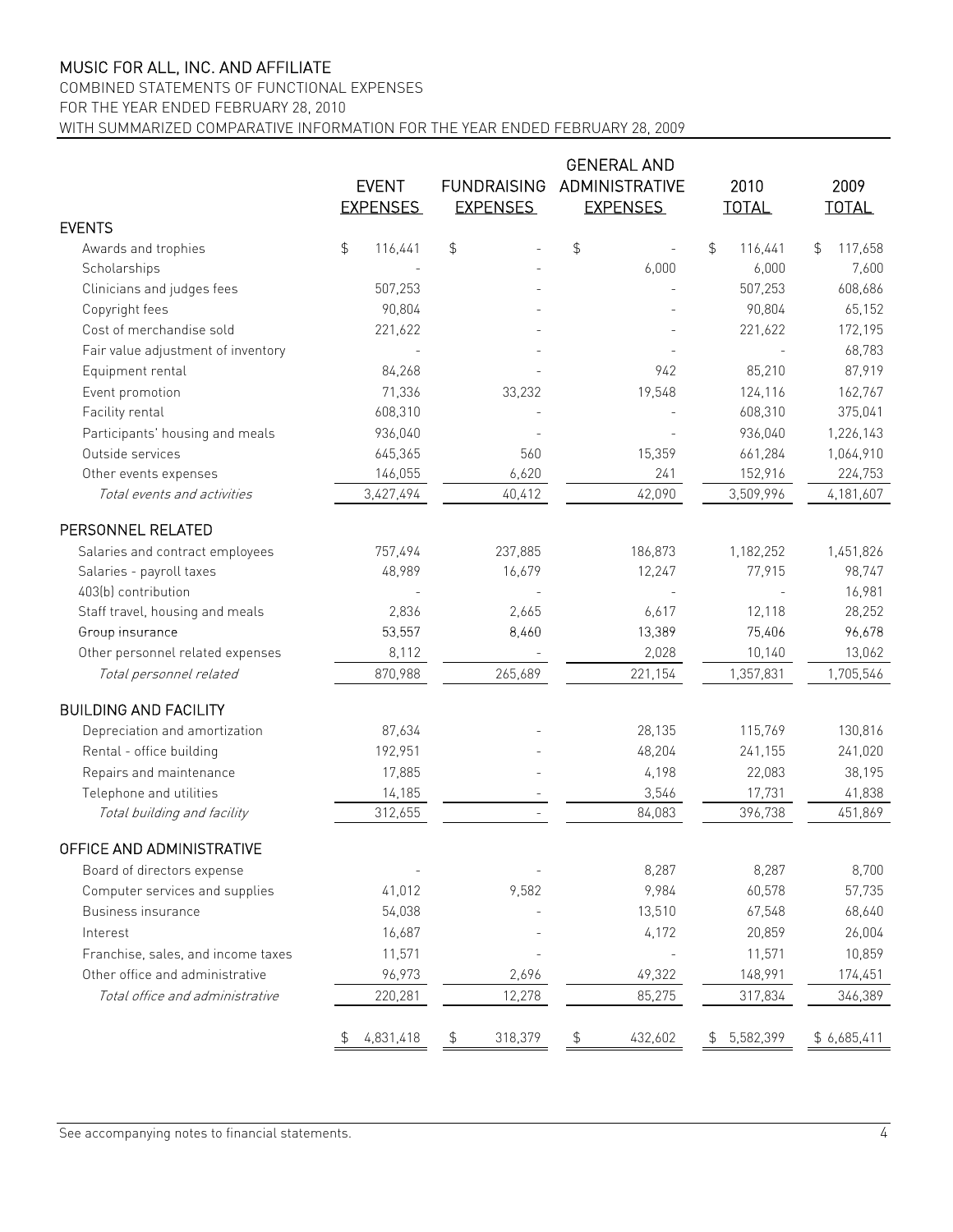COMBINED STATEMENT OF CASH FLOWS FOR THE YEARS ENDED FEBRUARY 28, 2010 AND 2009 Page 1 of 2

# CHANGE IN CASH AND CASH EQUIVALENTS

|                                                                | 2010                        | 2009                        |
|----------------------------------------------------------------|-----------------------------|-----------------------------|
| CASH FLOWS FROM OPERATING ACTIVITIES                           |                             |                             |
| Cash received from program activities and contributors         | 5,551,700<br>$\mathfrak{L}$ | 7,171,293<br>$\mathfrak{L}$ |
| Cash paid to suppliers and employees                           | (5,305,681)                 | [6,654,619]                 |
| Interest expense                                               | (20, 859)                   | (26,004)                    |
| Interest income                                                | 3,401                       | 9,620                       |
| Net cash and cash equivalents provided by operating activities | 228,561                     | 500,290                     |
| CASH FLOWS FROM INVESTING ACTIVITIES                           |                             |                             |
| Capital expenditures                                           | (6, 337)                    | (9,399)                     |
| Proceeds from sale of investments                              | 53                          | 65,772                      |
| Purchases of investments                                       |                             | (110, 473)                  |
| Net cash and cash equivalents used in investing activities     | (6, 284)                    | (54, 100)                   |
| CASH FLOWS FROM FINANCING ACTIVITIES                           |                             |                             |
| Principal payments on notes payable                            |                             | (80,000)                    |
| Net repayments on line of credit                               | [489, 494]                  | (8,000)                     |
| Net cash and cash equivalents used in financing activities     | [489, 494]                  | (88,000)                    |
| CHANGE IN CASH AND CASH EQUIVALENTS                            | (267, 217)                  | 358,190                     |
| CASH AND CASH EQUIVALENTS, BEGINNING OF YEAR                   | 896,345                     | 538,155                     |
| CASH AND CASH EQUIVALENTS, END OF YEAR                         | \$<br>629,128               | 896.345<br>\$               |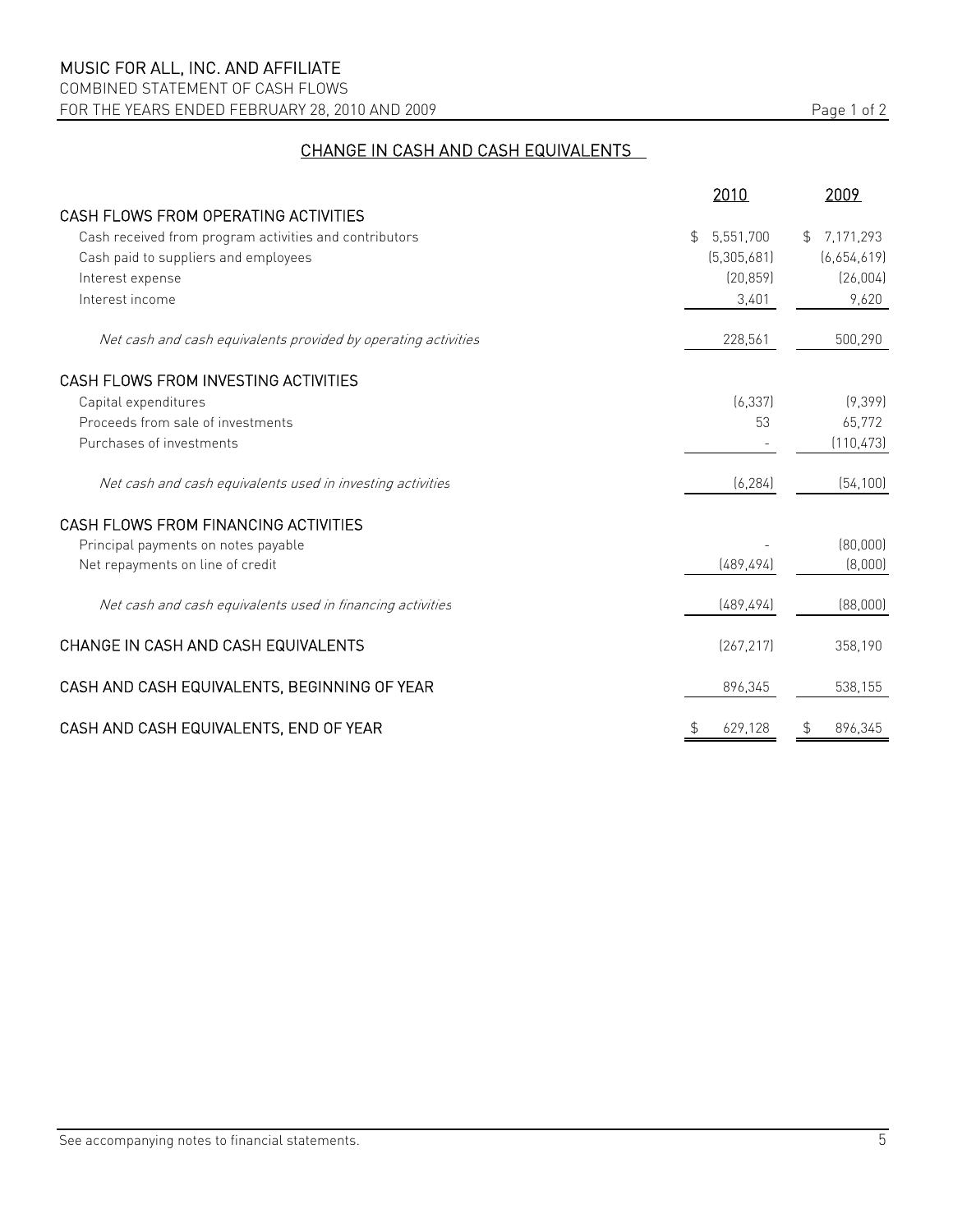# RECONCILIATION OF CHANGE IN NET ASSETS TO NET CASH AND CASH EQUIVALENTS PROVIDED BY OPERATING ACTIVITIES

|                                                                                                                    | 2010          |                | 2009       |
|--------------------------------------------------------------------------------------------------------------------|---------------|----------------|------------|
| <b>CHANGE IN NET ASSETS</b>                                                                                        | \$<br>238,231 | $\mathfrak{P}$ | (124, 208) |
| ADJUSTMENTS TO RECONCILE CHANGE IN NET ASSETS TO NET CASH<br>AND CASH EQUIVALENTS PROVIDED BY OPERATING ACTIVITIES |               |                |            |
| Depreciation and amortization                                                                                      | 115,759       |                | 130,816    |
| Loss on disposal of fixed assets                                                                                   | 22,505        |                |            |
| Realized and unrealized (gain) loss on investments                                                                 | (33, 344)     |                | 28,491     |
| (Increase) decrease in operating assets.                                                                           |               |                |            |
| Accounts receivable                                                                                                | 335,714       |                | (285, 150) |
| Inventory                                                                                                          | (1, 184)      |                | 78,479     |
| Prepaid expenses                                                                                                   | (116, 123)    |                | 73,776     |
| Increase (decrease) in operating liabilities.                                                                      |               |                |            |
| Accounts payable                                                                                                   | 49,207        |                | (540, 571) |
| Accounts payable - related party                                                                                   |               |                | (104)      |
| Accrued expenses                                                                                                   | (49, 141)     |                | 24,851     |
| Prepaid event income                                                                                               | [333, 792]    |                | 1,125,494  |
| Deferred trust liability                                                                                           | (939)         |                | (875)      |
| Reserve for license fees                                                                                           | 1,668         |                | (10, 709)  |
| Total adjustments                                                                                                  | (9,670)       |                | 624,498    |
| NET CASH AND CASH EQUIVALENTS PROVIDED BY OPERATING ACTIVITIES                                                     | 228,561       | £.             | 500,290    |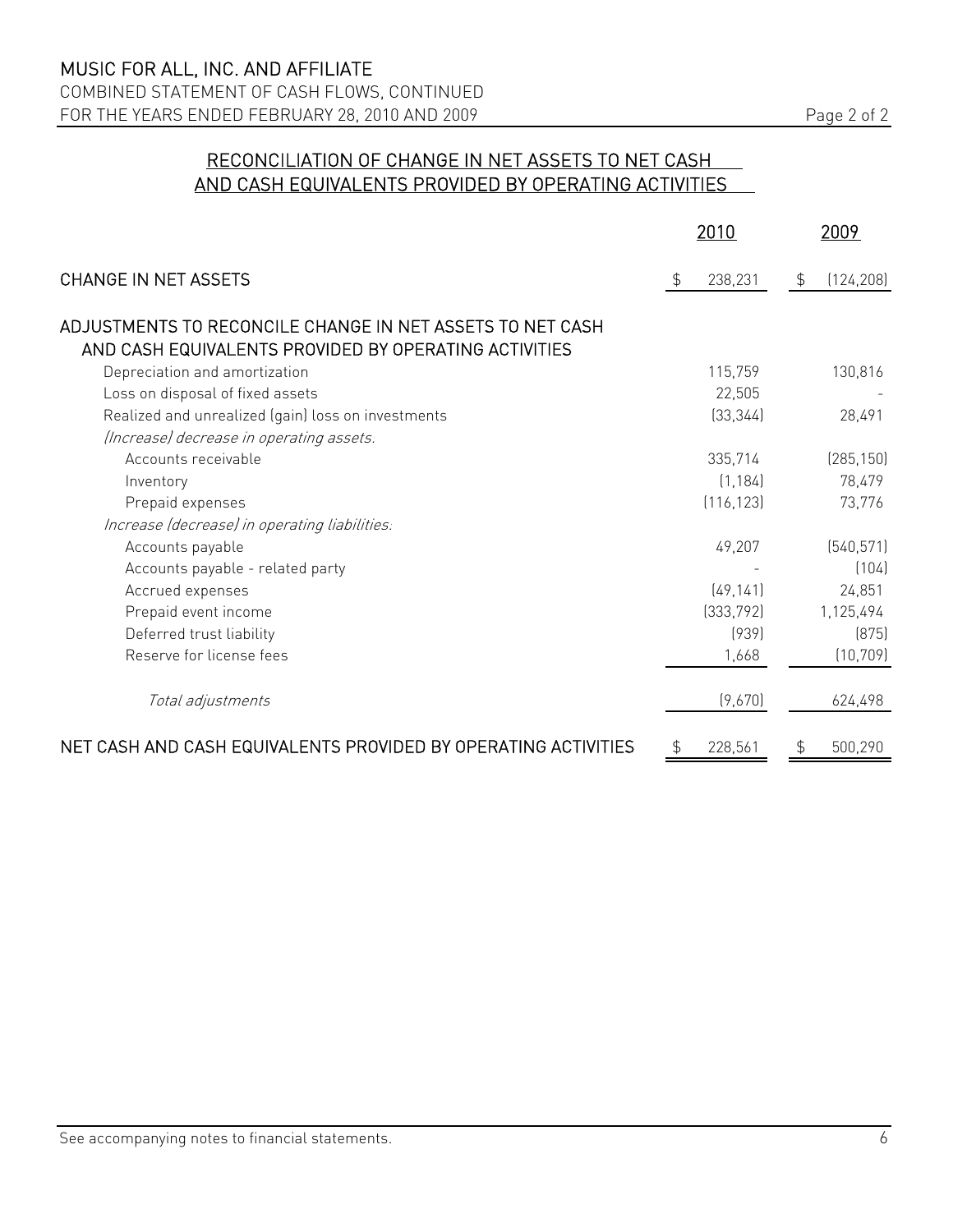#### FEBRUARY 28, 2010 AND 2009

# 1. NATURE OF ACTIVITIES AND SUMMARY OF SIGNIFICANT ACCOUNTING POLICIES

#### GENERAL

Music for All, Inc. (Music for All), is an Illinois not-for-profit corporation whose mission is to create, provide and expand positively life-changing experiences through music for all. The organization is committed to expanding access to, and the role and value of music in, education, and to creating a positive environment for music and the arts through societal change.

The combined financial statements include the activities of Music for All Foundation (Foundation), an organization affiliated through common control, which awards grants and scholarships to further music education.

#### PRINCIPLES OF CONSOLIDATION AND COMBINATION

The accompanying financial statements include the accounts of Music for All and the Foundation (the Organizations). All significant transactions and balances between the Organizations have been eliminated.

#### BASIC ACCOUNTING POLICY

The accompanying financial statements have been prepared on the accrual basis of accounting. The preparation of financial statements in conformity with accounting principles generally accepted in the United States requires management to make estimates and assumptions that affect the reported amounts of assets and liabilities and disclosure of contingent assets and liabilities at the date of the financial statements and reported amounts of revenues and expenses during the reporting period. Actual results could differ from those estimates.

#### SUMMARIZED COMPARATIVE INFORMATION

The financial statements include certain prior year summarized comparative information in total, but not by net asset class and functional expense class. Such information does not include sufficient detail to constitute a presentation in conformity with GAAP. Accordingly, such information should be read in conjunction with the Organizations' financial statements for the year ended February 28, 2009, from which the summarized information was derived.

#### **CONTRIBUTIONS**

Contributions are recognized when the donor makes an unconditional promise to give to the Organizations and are recorded at their fair values as revenues and assets in the year a contributions acknowledgement is received. Contributions that are restricted by the donor are reported as increases in unrestricted net assets if the restrictions expire in the year in which the contributions are recognized. All other donor-restricted contributions are reported as increases in temporarily restricted net assets. When a restriction expires, temporarily restricted net assets are reclassified to unrestricted net assets.

#### NET ASSET CLASSIFICATIONS

The financial statements have been prepared in accordance with Accounting Standards for the presentation of Financial Statements of not-for-profit organizations. These standards of the financial statements require the Organizations to report information regarding its assets, liabilities, and net assets and its revenue, expenses, and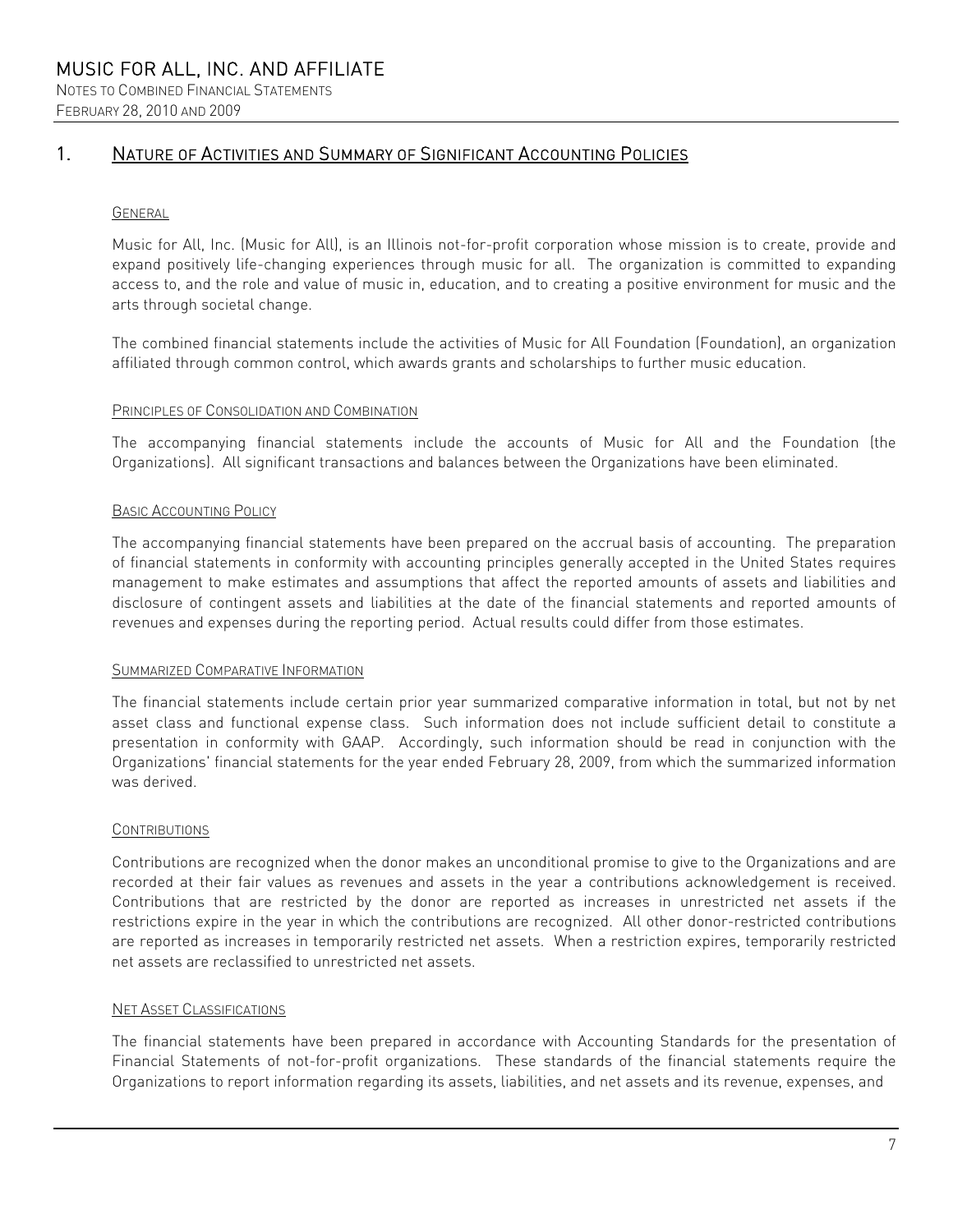### 1. NATURE OF ACTIVITIES AND SUMMARY OF SIGNIFICANT ACCOUNTING POLICIES, CONTINUED

other changes in net assets according to class. Net assets are to be classified as unrestricted, temporarily restricted and permanently restricted.

The following classes of net assets are maintained:

#### UNRESTRICTED NET ASSETS

The unrestricted net asset class includes general and board designated assets and liabilities of the Organizations. The unrestricted net assets of the Organizations may be used at the discretion of management to support the Organizations' purposes and operations. The Board of Directors has designated a portion of the unrestricted net assets in the amount of \$93,081 at February 28, 2010.

#### TEMPORARILY RESTRICTED NET ASSETS

The temporarily restricted net asset class includes assets of the Foundation related to gifts with explicit donorimposed restrictions that have not been met as to a specified purpose or to later periods of time or after specified dates. Donor designated promises to give that are due in future periods and are not permanently restricted are classified as temporarily restricted net assets. Temporarily restricted net assets are comprised of the following at February 28, 2010 and 2009:

|                                                                   | 2010          |               | 2009    |
|-------------------------------------------------------------------|---------------|---------------|---------|
| National Association of Uniform Manufacturers<br>and Distributors | \$<br>1,000   | $\frac{4}{5}$ | 1,000   |
| Mark Jolesch Scholarship                                          | 5,372         |               | 7,372   |
| McLeroy Scholarship Fund                                          | 882           |               |         |
| Fred J Miller Scholarship Fund                                    |               |               | 19,000  |
| Yamaha Scholarship Fund                                           |               |               | 2,000   |
| Camp Scholarship Fund                                             | 300           |               |         |
| Summer Symposium                                                  | 1,930         |               | 1,930   |
| The Paynter Project                                               | 2,909         |               | 2,517   |
| Sandy Feldstein Music Education Fund                              |               |               |         |
| Mark Williams Fund                                                | 1,450         |               | 1,430   |
| Summer Symposium - Music For All, Inc.                            | 1,000         |               |         |
| Lilly Endowment, Inc. - fundraising                               | 67,312        |               | 179,000 |
| Guitar Center, Inc.                                               | 50,000        |               | 50,000  |
|                                                                   | \$<br>132,155 | $\frac{4}{5}$ | 264,249 |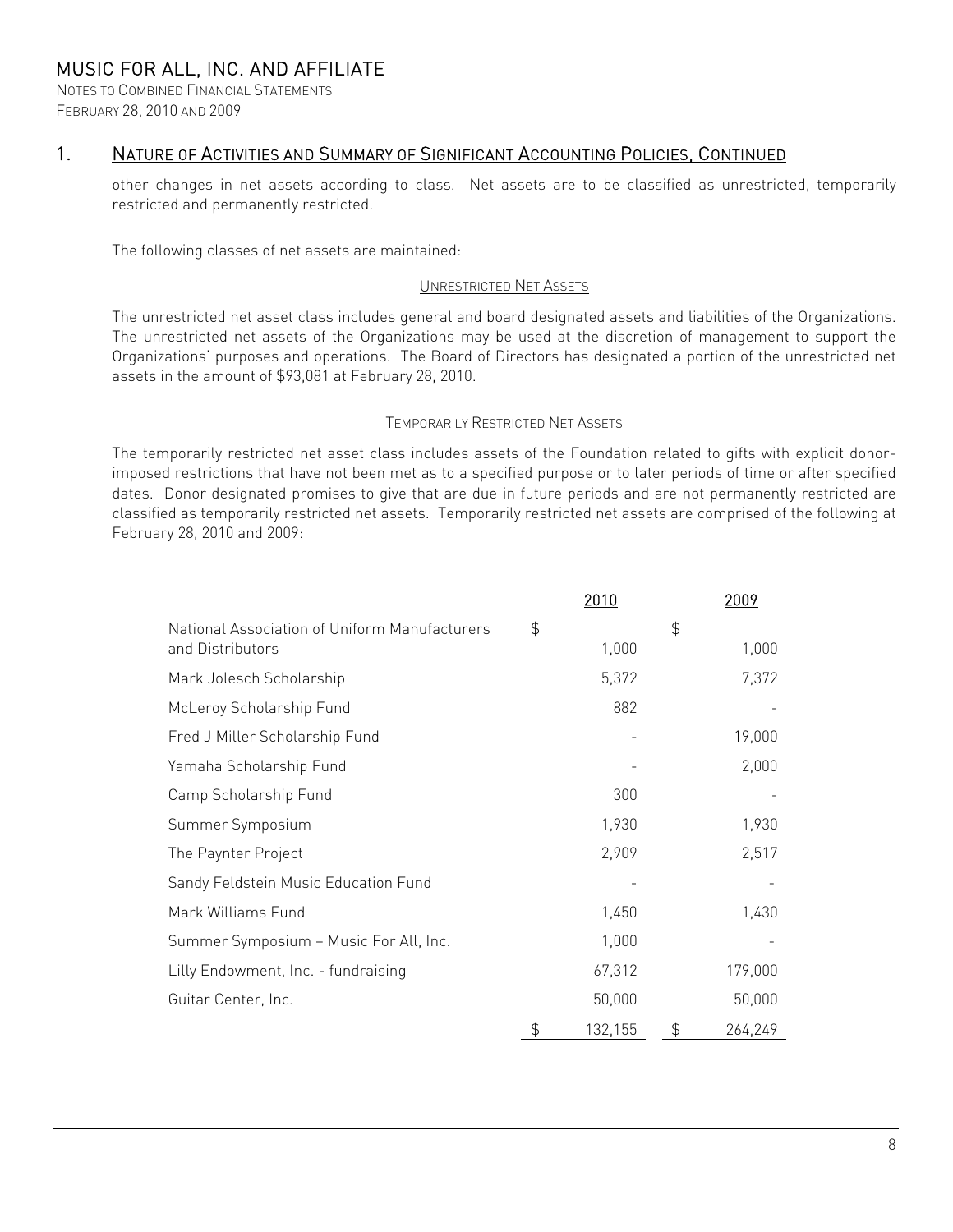NOTES TO COMBINED FINANCIAL STATEMENTS FEBRUARY 28, 2010 AND 2009

# 1. NATURE OF ACTIVITIES AND SUMMARY OF SIGNIFICANT ACCOUNTING POLICIES, CONTINUED

#### Permanently Restricted Net Assets

The permanently restricted net asset class includes assets of the Foundation for which the donor has stipulated that the contribution be maintained in perpetuity. Donor imposed restrictions limiting the use of the assets or its economic benefit neither expire with the passage of time nor can be removed by satisfying a specific purpose. Permanently restricted net assets are comprised of the following at February 28, 2010 and 2009:

|                                 |    | 2010    |    | 2009    |
|---------------------------------|----|---------|----|---------|
| Honor Band Chair Endowment      | \$ | 50.750  | \$ | 50,750  |
| L.J. Hancock Memorial Endowment |    | 32,038  |    | 30,753  |
| Sandy Feldstein Legacy Fund     |    | 34,914  |    | 29,439  |
| Fred J Miller Scholarship Fund  |    | 21,000  |    |         |
| <b>Foundation Endowment</b>     |    | 683     |    |         |
|                                 | S  | 139.385 | Ъ  | 110.942 |

#### CASH AND CASH EQUIVALENTS

For purposes of the statement of cash flows, the Organizations consider all highly liquid temporary cash investments purchased with a maturity of three months or less to be cash equivalents.

#### RECEIVABLES AND CREDIT POLICIES

Accounts receivable are stated at the amount billed. Account balances with invoices over 90 days past the due date are considered delinquent. In addition to management attempting collection on all accounts over 90 days, those accounts are placed on hold status until payment arrangements are made.

Payments of accounts receivable are allocated to the specific invoices identified on the remittance advice or, if unspecified, the participant is contacted to determine to which outstanding invoices to apply payment.

Management individually reviews all accounts receivable balances that exceed 90 days past due. Accounts are called on to notify past due amounts and establish payment plans. Receivable balances are not written off as bad debts until approved by the Board of Directors.

#### INVENTORY

Inventory, consisting of attire, recordings, trophies and related items, has been valued at the lower of cost or market on a first-in, first-out (FIFO) basis.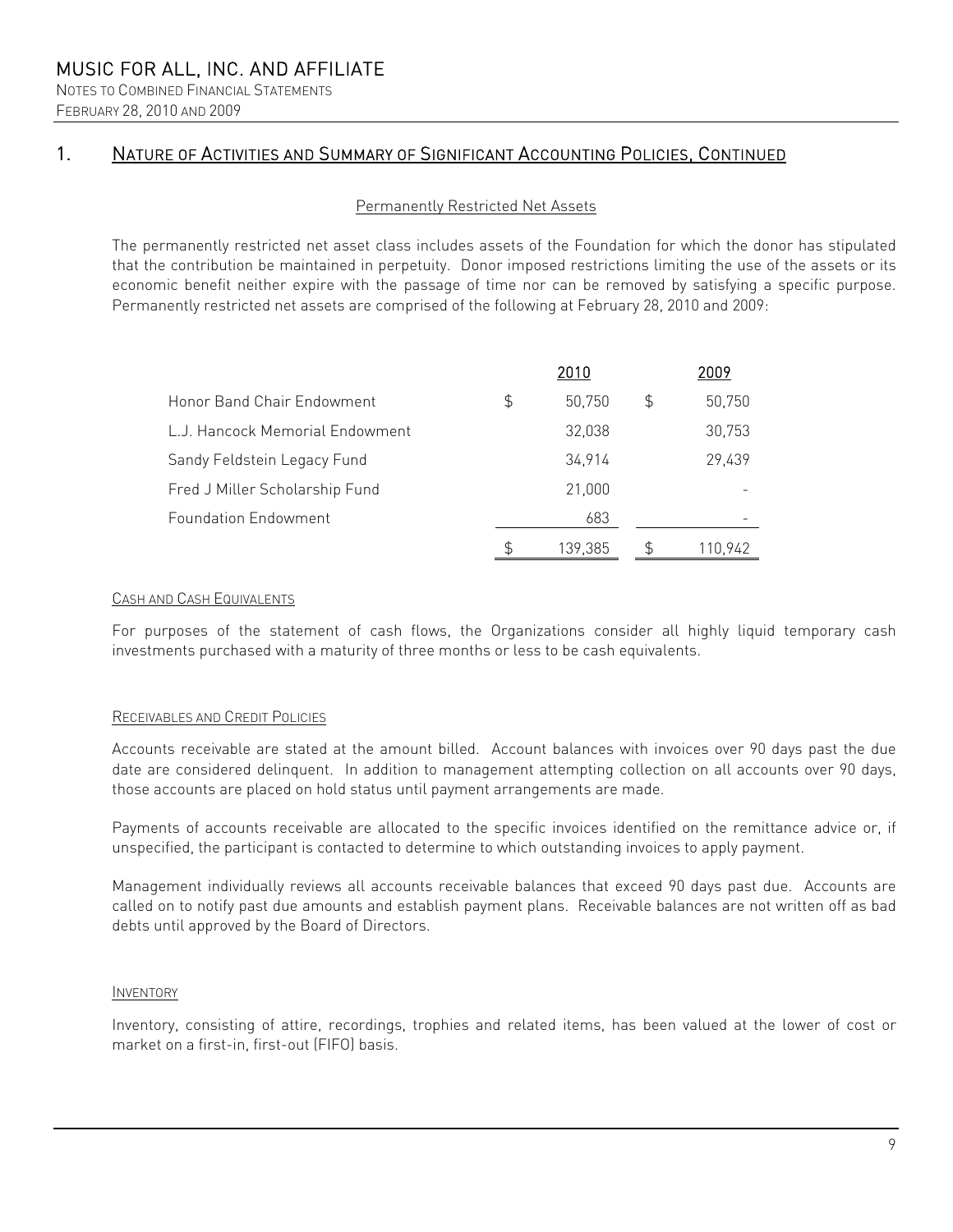### FEBRUARY 28, 2010 AND 2009

# 1. NATURE OF ACTIVITIES AND SUMMARY OF SIGNIFICANT ACCOUNTING POLICIES, CONTINUED

### PROPERTY AND EQUIPMENT

Property and equipment are recorded at cost and depreciation is computed using straight-line and accelerated methods over the estimated useful lives of the assets (5-10 years for furniture, equipment, and vehicles). Leasehold improvements are amortized over the term of the lease.

### **OTHER ASSETS**

A trademark was acquired during the 2007 merger and was recorded at the previous entity's cost. The trademark is reviewed for impairment on an annual basis.

### RESERVE FOR LICENSE FEES

The financial statements include a reserve liability for management's estimate of royalties and license fees due (or potentially due) on sales for the past three years on video tapes of special events sold to the general public, but not for tapes sold prior to the three year period. Provisions to the reserve are based on total audio/video sales during the year.

### REVENUE RECOGNITION

Event fees and related revenue are recognized in the period in which the event occurs. Amounts collected in advance are recorded as prepaid event income. Sales and commissions are recognized when earned.

Donors' unconditional promises to give cash and other assets are required to be recognized as contribution revenue in the period the promises are made. Promises which are conditional or which are not supported by appropriate documentation are not recognized as contribution revenue until conditions have been satisfied or amounts have been received. Donations of material and supplies, including the use of a facility, are recorded as revenue (in-kind contributions) and applicable expense at their estimated fair value at the date of the donation.

### IN-KIND CONTRIBUTIONS

During the years ended February 28, 2010 and 2009, contributed services, goods, and use of facilities were received by the Organizations. The fair market value of these services, goods and facilities of \$242,199 and \$257,087 (of which \$241,020 is rent for both years) for the years ended February 28, 2010 and 2009, has been reflected in the accompanying financial statements. Accordingly, these transactions have been treated as noncash transactions and are properly excluded from the statement of cash flows.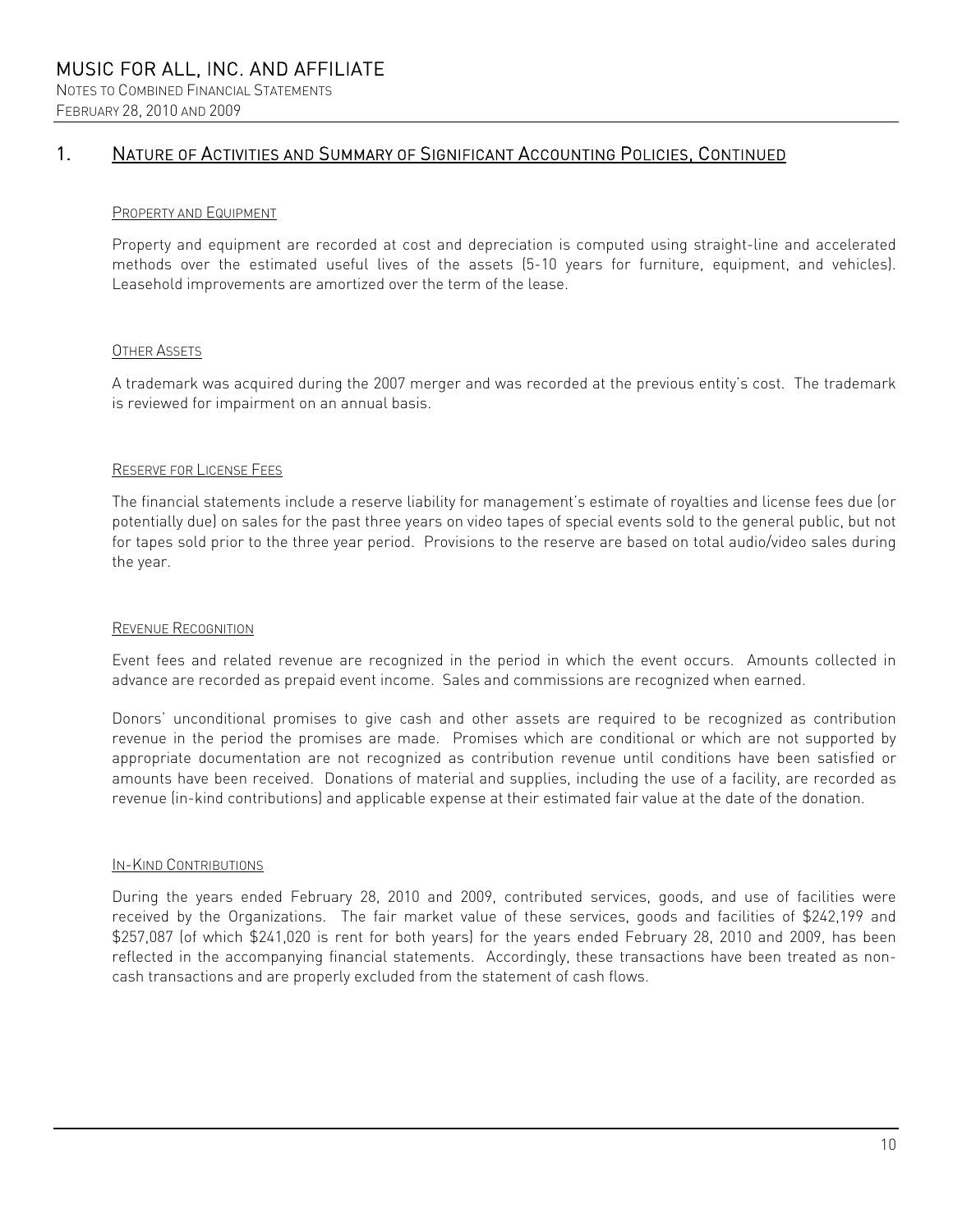# 1. NATURE OF ACTIVITIES AND SUMMARY OF SIGNIFICANT ACCOUNTING POLICIES, CONTINUED

#### EXPENSE ALLOCATION

Expenses have been classified as event expenses (program services), fundraising, and general and administrative expenses based on the actual direct expenditures and cost allocation based on estimates of time and usage by the Organizations' personnel and programs.

#### ADVERTISING COSTS

The Organizations incurred \$15,702 and \$21,217 in advertising expense for the years ended February 28, 2010 and 2009, respectively. These costs were expensed as incurred.

#### FAIR VALUE MEASUREMENTS

Accounting Standards for Fair Value Measurement define fair value as the exchange price that would be received for an asset or paid to transfer a liability (exit price) in the principal or most advantageous market for the asset or liability in an orderly transaction between market participants at the measurement date. Those standards also establish a three-level fair value hierarchy that prioritizes the inputs to valuation techniques used to measure fair value, giving highest priority to unadjusted quoted prices in active markets for identical assets or liabilities (level 1 measurements) and lowest priority to unobservable inputs (level 3 measurements).

Level 1 inputs are quoted prices (unadjusted) in active markets for identical assets or liabilities that the reporting entity has the ability to access at the measurement date. Level 2 inputs are inputs other than quoted prices included within Level 1 that are observable for the asset or liability, either directly or indirectly. Level 3 inputs are unobservable inputs for the asset or liability.

Assets measured on a recurring basis at February 28, 2010 and 2009 are as follows:

|                       |               | Total   |                | Quoted<br>Prices in<br>Active<br>Markets for<br><u>Identical</u><br>Assets<br>(Level 1) |                | <b>Significant</b><br>Other<br>Observable<br><b>Inputs</b><br>(Level 2) | Significant<br>Unobservable<br><b>Inputs</b><br><u>(Level 3)</u> |
|-----------------------|---------------|---------|----------------|-----------------------------------------------------------------------------------------|----------------|-------------------------------------------------------------------------|------------------------------------------------------------------|
| Marketable Securities |               |         |                |                                                                                         |                |                                                                         |                                                                  |
| 2010                  | $\mathcal{L}$ | 116,377 | $\mathfrak{F}$ | 116,377                                                                                 | $\mathfrak{L}$ |                                                                         |                                                                  |
| 2009                  |               | 83,086  |                | 83,086                                                                                  |                |                                                                         |                                                                  |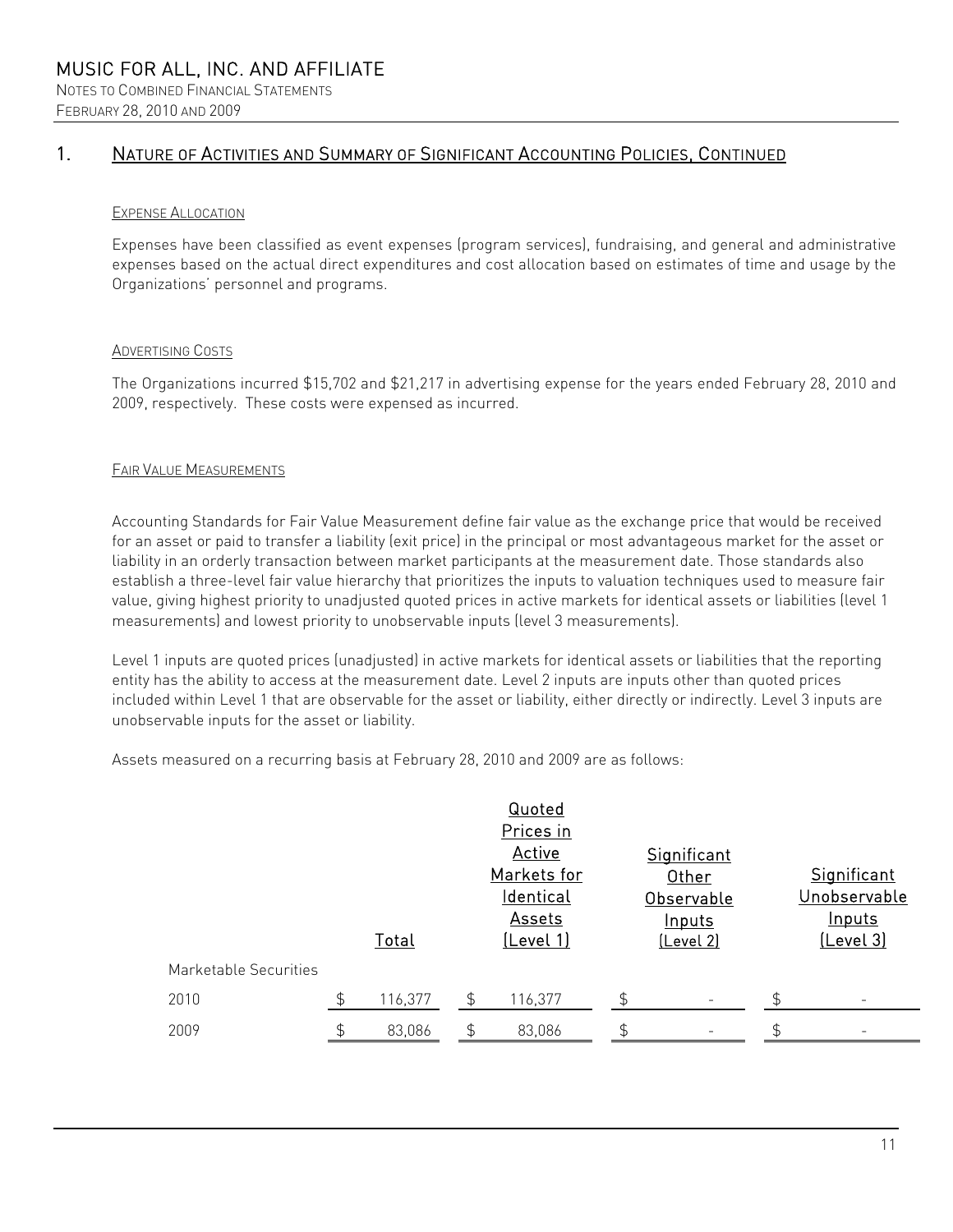# 1. NATURE OF ACTIVITIES AND SUMMARY OF SIGNIFICANT ACCOUNTING POLICIES, CONTINUED

#### SUBSEQUENT EVENTS

Subsequent events have been evaluated by Management through June 8, 2010, which is the date the financial statements were available to be issued.

### 2. ENDOWMENT FUNDS

The Organizations' endowment consists of donor permanently restricted contributions that were made to provide a source of income for scholarships. As required by Generally Accepted Accounting Principles (GAAP), net assets associated with endowment funds are classified and reported based on the existence or absence of donor-imposed restrictions.

#### INTERPRETATION OF RELEVANT LAW

The Board of Directors of the Organizations have interpreted the State Prudent Management of Institutional Funds Act (SPMIFA) as requiring the preservation of the purchasing power of the original gift as of the gift date of the donor-restricted Endowment funds absent explicit donor stipulations to the contrary. As a result of this interpretation, the Organizations classify as permanently restricted net assets the original value of gifts donated to the permanent Endowment. In accordance with SPMIFA, the Organizations consider the following factors in making a determination to appropriate or accumulate donor-restricted Endowment funds:

- (1) The duration and preservation of the fund
- (2) The purposes of the Organizations and the donor-restricted Endowment fund
- (3) General economic conditions
- (4) The possible effect of inflation and deflation
- (5) The expected total return from income and the appreciation of investments
- (6) Other resources of the Organizations
- (7) The investment policies of the Organizations.

Changes in Endowment Net Assets for the Year Ended February 28, 2010:

| \$<br>110,942 |
|---------------|
| 7.443         |
| 21,000        |
|               |
| 139,385       |
|               |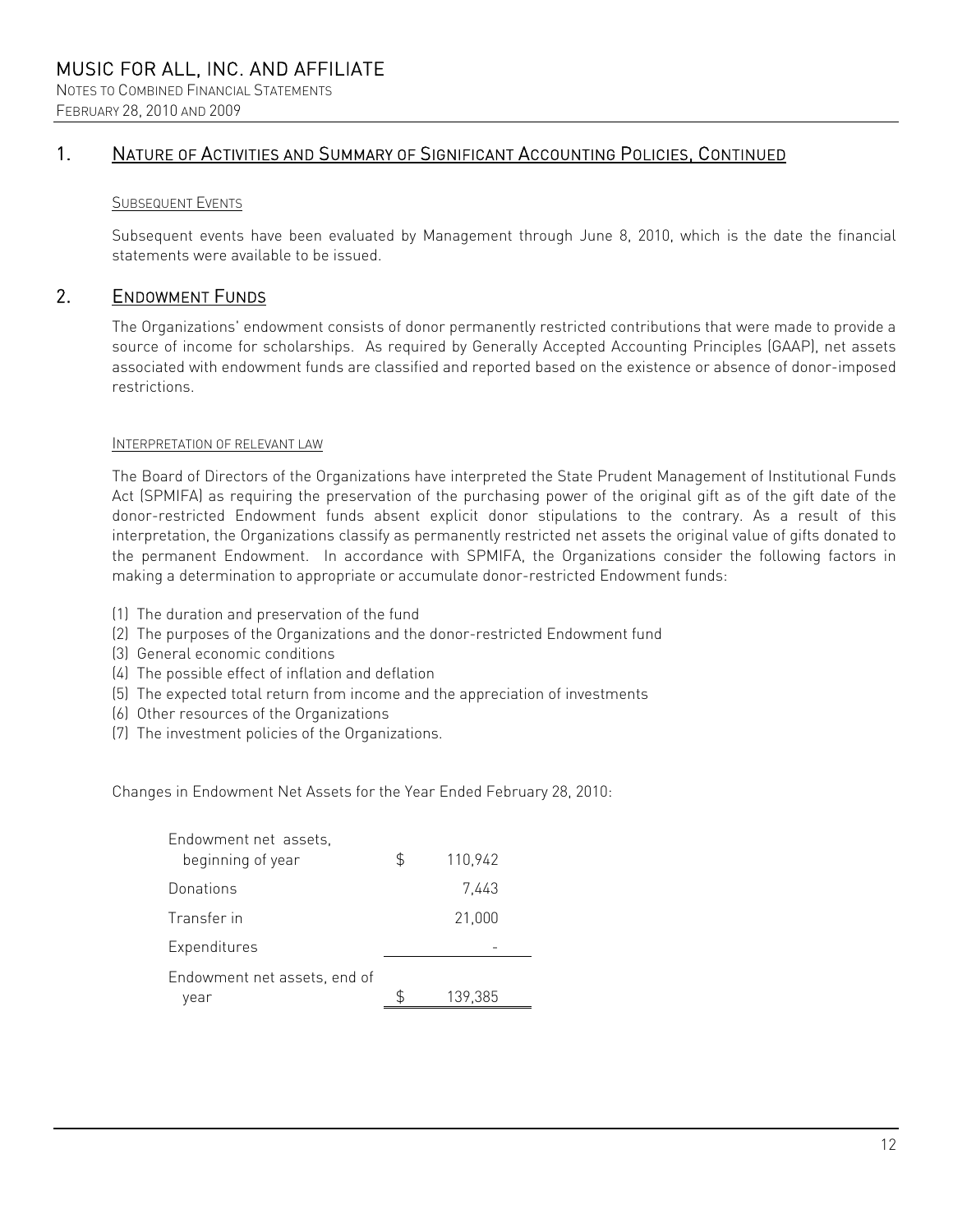NOTES TO COMBINED FINANCIAL STATEMENTS FEBRUARY 28, 2010 AND 2009

# 2. ENDOWMENT FUNDS, CONTINUED

Endowment Net Asset Composition by Type of Fund as of February 28, 2010:

|                                        | Unrestricted<br>Endowment | <u>Temporarily</u><br>Restricted | <b>Permanently</b><br>Restricted | <u>Total</u> |
|----------------------------------------|---------------------------|----------------------------------|----------------------------------|--------------|
| Donor-restricted<br>Endowment<br>funds | -                         |                                  | 139,385                          | 139,385      |
| <b>Total Funds</b>                     | $\equiv$                  |                                  | 139,385                          | 139,385      |

#### RETURN OBJECTIVES AND RISK PARAMETERS

The Organizations have adopted investment policies for endowment assets that attempt to provide a predictable stream of funding to programs supported by the Endowment while seeking to maintain the purchasing power of the endowment assets. Endowment assets include those assets of donor-restricted funds that the Organizations must hold in perpetuity.

#### STRATEGIES EMPLOYED FOR ACHIEVING OBJECTIVES

To satisfy its long-term rate-of-return objectives, the Organization relies on a total return strategy administered by PNC Investments in which investment returns are achieved through both capital appreciation (realized and unrealized) and current yield (interest and dividends). PNC Investments targets a diversified asset allocation that places a greater emphasis on long-term growth and a reasonable return.

#### SPENDING POLICY AND HOW THE INVESTMENT OBJECTIVES RELATE TO SPENDING POLICY

The Organizations have a policy whereby disbursements can be made up to 5% of the endowment's previous year fund balance for the Organizations' scholarships. This is consistent with the Organizations' objective to maintain the purchasing power of the endowment assets held in perpetuity or for a specified term as well as to provide additional real growth through investment return.

### 3. INVESTMENTS

Consistent with Accounting Standards for Investments Held by Not-for-Profits, investments in equity securities with readily determinable fair values and all investments in debt securities are measured at fair value in the statements of financial position. Unrealized gains and losses are based on the differences between cost and fair value of each classification of security and are reported in the statement of activities. Fair market value is determined by the New York Stock Exchange.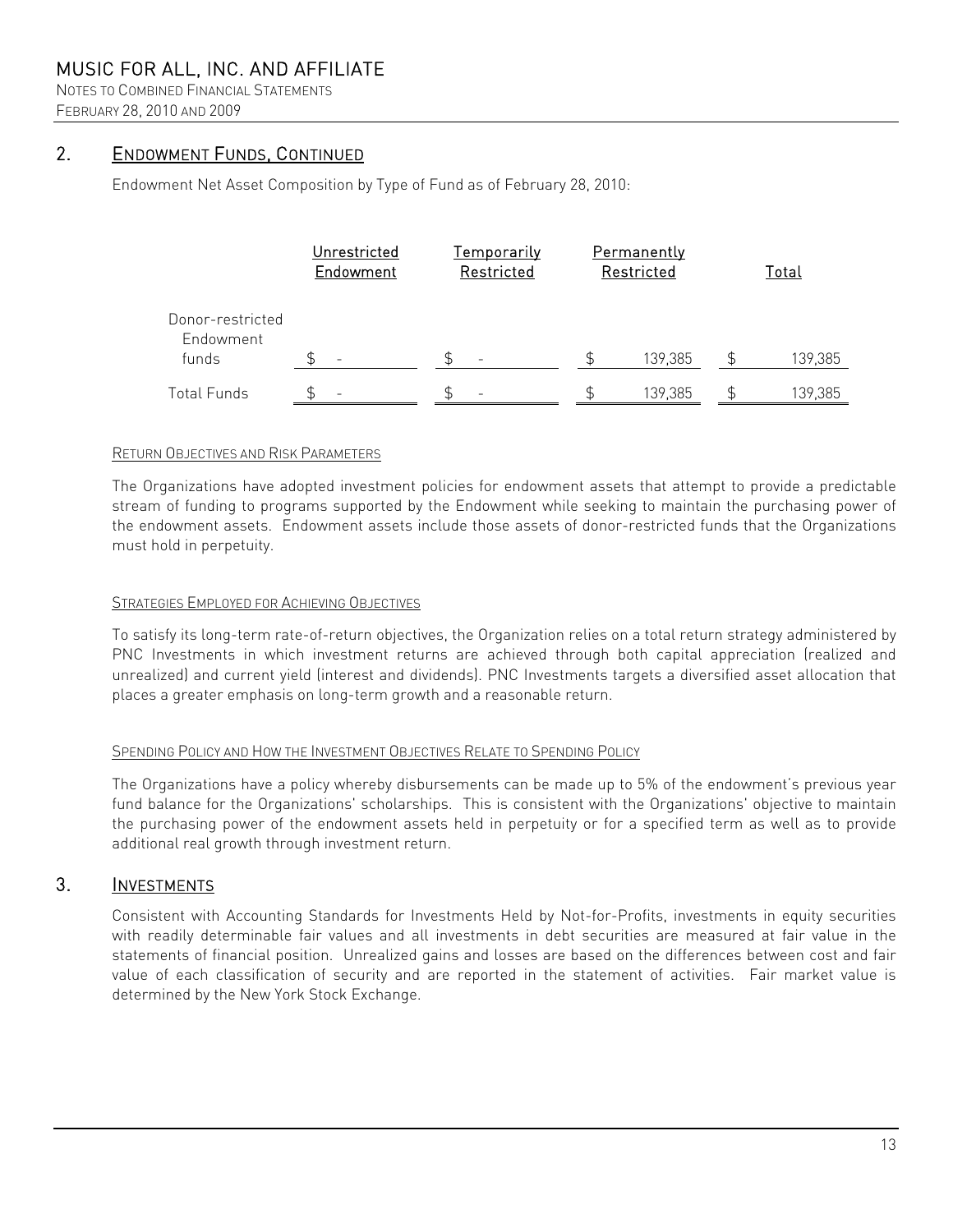NOTES TO COMBINED FINANCIAL STATEMENTS FEBRUARY 28, 2010 AND 2009

# 3. INVESTMENTS, CONTINUED

Cost and fair value of investments at February 28, 2010 and 2009 are as follows:

|                       | <u> 2010</u> |             | <u> 2009</u> |             |
|-----------------------|--------------|-------------|--------------|-------------|
|                       | Fair         | <u>2010</u> | <b>Fair</b>  | 2009        |
|                       | Value        | <u>Cost</u> | Value        | <u>Cost</u> |
| Marketable Securities |              | 100.569     | 3.086        | 95,577      |

# 4. PROPERTY AND EQUIPMENT

Property and equipment at February 28, 2010 and 2009 is as follows:

|                          |    | 2010          |    | 2009          |
|--------------------------|----|---------------|----|---------------|
| Leasehold improvements   | \$ | 763,638       | \$ | 763,638       |
| Automobiles              |    |               |    | 49,973        |
| Furniture and equipment  |    | 736,844       |    | 786,017       |
|                          |    | 1,500,482     |    | 1,599,628     |
| Accumulated depreciation |    | (1, 196, 745) |    | (1, 163, 964) |
|                          | S  | 303,737       | £. | 435,664       |

### 5. PREPAID EVENT INCOME

The Organizations record prepaid event income when funds are collected in advance for events. Once the event takes place, the funds are recognized as income. The prepaid account also includes sponsorship income that is contractually obligated to the Organizations. Income is recognized as the Organizations fulfill the contract requirements. Prepaid event income as of February 28, 2010 and 2009 was \$1,711,445 and \$2,045,237, respectively.

### 6. BANK LINE OF CREDIT

Music for All maintained a \$500,000 line of credit with a bank that expired in April 2010. The line of credit bore interest at the LIBOR rate plus 4.00% with a 5.00% minimum (5.00% at February 28, 2010). Music for All had \$0 and \$489,494 outstanding on the line of credit at February 28, 2010 and 2009, respectively. The line of credit was secured by Music for All's assets.

In April 2010, Music for All renewed its line of credit agreement. The new line of credit agreement allows for a \$650,000 line of credit which matures in April 2011. The new line of credit will bear interest at LIBOR plus 4.0%, with a minimum interest rate of 5.0% and is secured by Music For All's assets.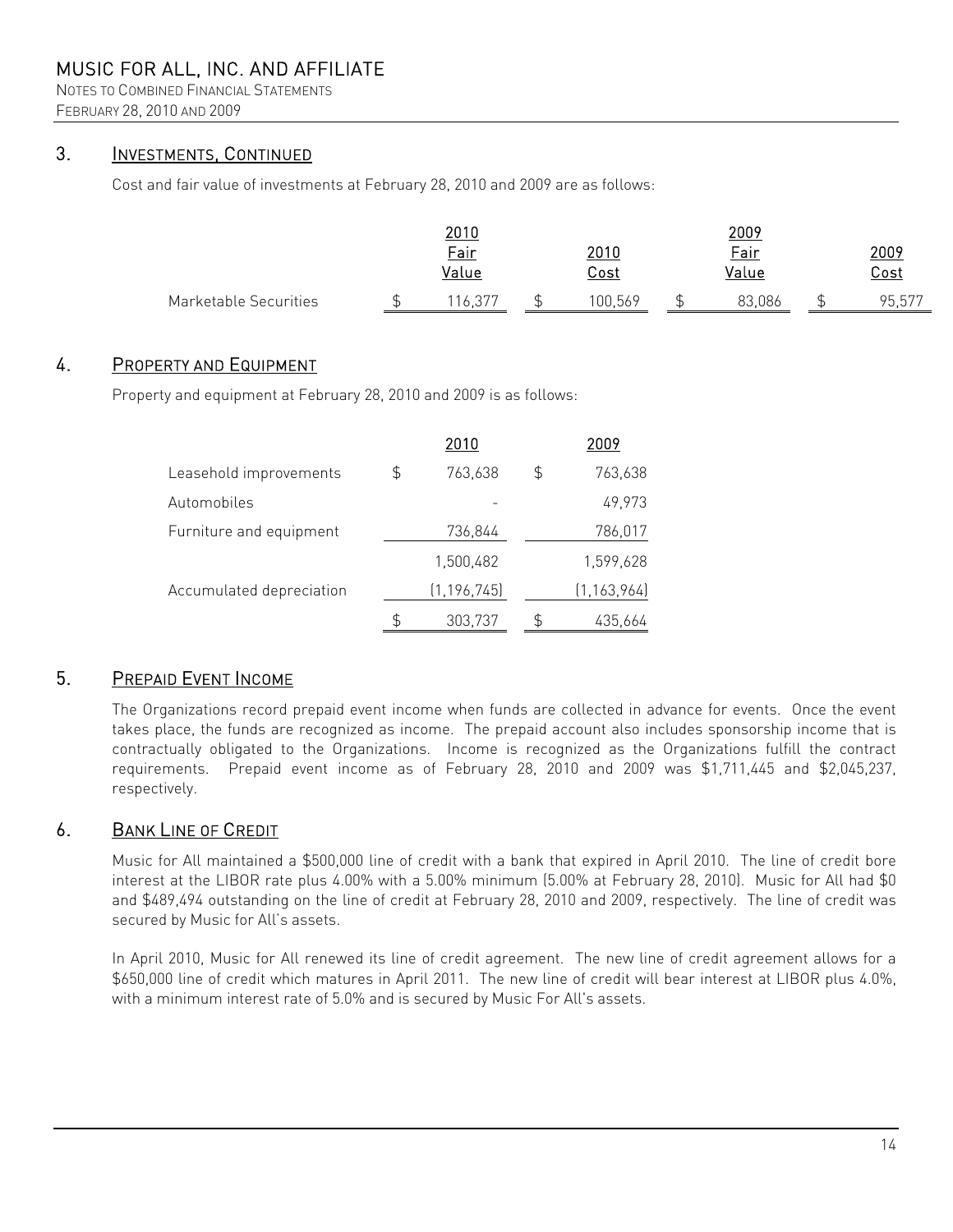NOTES TO COMBINED FINANCIAL STATEMENTS FEBRUARY 28, 2010 AND 2009

# 7. DEFERRED TRUST LIABILITY

Music for All received a charitable gift annuity trust of \$75,000 during the year ended February 29, 2008. Under this trust agreement, Music for All is required to pay the donor \$4,125 annually, in quarterly installments. Music for All has recorded a deferred trust liability for the estimated value of these payments. The deferred trust liability was \$42,700 and \$43,639 at February 28, 2010 and February 28, 2009, respectively.

# 8. TAX STATUS

Music for All and the Foundation are not-for-profit corporations, other than private foundations, and are exempt from federal income taxes under Section 501(c)(3) of the Internal Revenue Code and applicable federal unemployment taxes.

Accounting Standards for Income Taxes provide detailed guidance for financial statement recognition, measurement, and disclosure of uncertain tax positions recognized in an enterprise's financial statements. The Organizations adopted the provisions of this standard on March 1, 2009. The implementation of this standard did not have any impact on the financial position or net assets of the Organizations.

The Organizations individually evaluate their activities to determine that they are in compliance with their taxexempt purposes. Currently, the Organizations' management believes any activities that would generate unrelated business income are effectively reported, and tax owed, if any, is properly paid. The Organizations' management does not believe it is engaged in any activities that would create uncertain tax positions. All tax periods prior to 2006 are no longer subject to examination.

# 9. EMPLOYEE BENEFIT PLAN

Music for All maintains a Section 403(b) salary reduction retirement plan. The plan covers essentially all salaried employees who have completed one year of service. The plan agreement provides for discretionary employer matching contributions. In August 2008, the match was suspended. However, beginning in March 2010, the discretionary match has been reinstated at an amount not to exceed 3% of the employee's annual salary. The matching contributions are subject to a six-year graded vesting schedule that provides 20% vesting after two years of service and 20% per year thereafter (100% vested after six years of service). Music for All's contributions for the years ended February 28, 2010 and February 28, 2009 totaled \$0 and \$16,981, respectively.

# 10. LEASES

Music for All has a lease with the Redevelopment Commission of the City of Indianapolis, Indiana (lessor) for office space. The lease expires June 2012. Music for All is responsible for paying the utilities and is required to comply with certain programmatic commitments to the City of Indianapolis. If Music for All does not comply, it must pay base rent at the rate of \$12 per square foot per year.

The lessor has certain rights to terminate the lease if it receives a certain offer by another tenant. Music for All may elect to match the offer and remain in the space or vacate the space and receive \$40,000 for each year remaining on the lease. The estimated fair market value of this lease is approximately \$20,000 per month. Accordingly, the annual fair market value of the lease is \$241,020, as noted in Footnote 1, is recorded as an in-kind contribution for the leased office space.

During the year, Music for All extended its lease with the Redevelopment Commission with the City of Indianapolis, Indiana. The lease extends from July 2013 through June 2023. The straight-line payments are \$16,738 per month.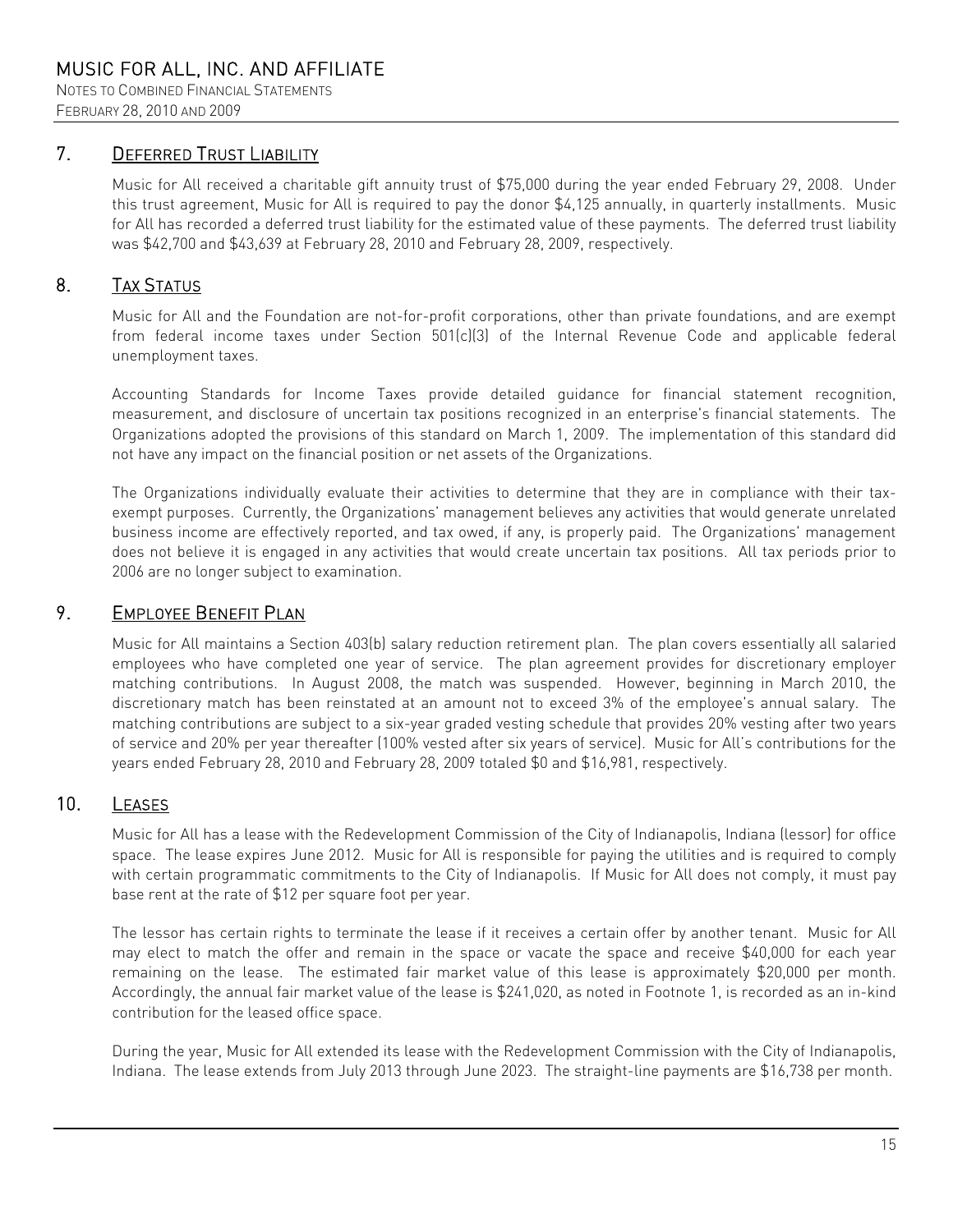NOTES TO COMBINED FINANCIAL STATEMENTS FEBRUARY 28, 2010 AND 2009

### 10. LEASES, CONTINUED

Music for All also leases office equipment under various operating leases expiring March 2013.

Future minimum lease payments required under these leases are as follows for the years ending February 28:

| 2010       | \$              |
|------------|-----------------|
| 2011       |                 |
| 2012       |                 |
| 2013       | 100,425         |
| 2014       | 200,850         |
| Thereafter | 1,707,225       |
|            | \$<br>2,008,500 |

Equipment rental expense for the years ended February 28, 2010 and 2009 for these leases amounted to \$21,141 and \$16,963, respectively. Music for All rents other equipment on a temporary basis for camps and other activities.

# 11. COMMITMENTS

Music for All has contracted with the Capital Improvement Board of Managers of Marion County, Indiana to host a regional competition and its Grand National competition at Lucas Oil Stadium annually through 2012. Both agreements have an exit clause, but require a percentage of the booking fee to be paid upon cancellation of the event. The regional competition will be held in Lucas Oil Stadium at a rate of \$230,812 for the three years, through November 2012. The Grand National competition held in Indianapolis will be held in Lucas Oil Stadium at a rate of \$973,086 for the three years, through November 2012.

# 12. RETROACTIVE RECLASSIFICATION

During the year ended February 28, 2010, the Organization determined that certain net assets needed to be reclassified out of temporarily restricted net assets and into permanently restricted net assets to coincide with donor intentions. As a result, \$29,439 of temporarily restricted net assets was reclassified to permanently restricted net assets as of February 28, 2009.

# 13. GOING CONCERN

As shown in the accompanying financial statements, the Organization had an increase in unrestricted net assets of approximately \$342,000 for the year ended February 28, 2010, but as of that date, the Organizations' current liabilities exceeded its current assets by approximately \$429,000 and the Organizations had a net deficit in their Unrestricted Net Assets and total Net Assets. While those factors create some uncertainty about the Organizations' ability to continue as a going concern, the Organizations continue to pursue and stay on plan to improve the financial position and eliminate their accumulated deficit. The budget for fiscal year 2011 shows an increase in net assets of approximately \$200,000.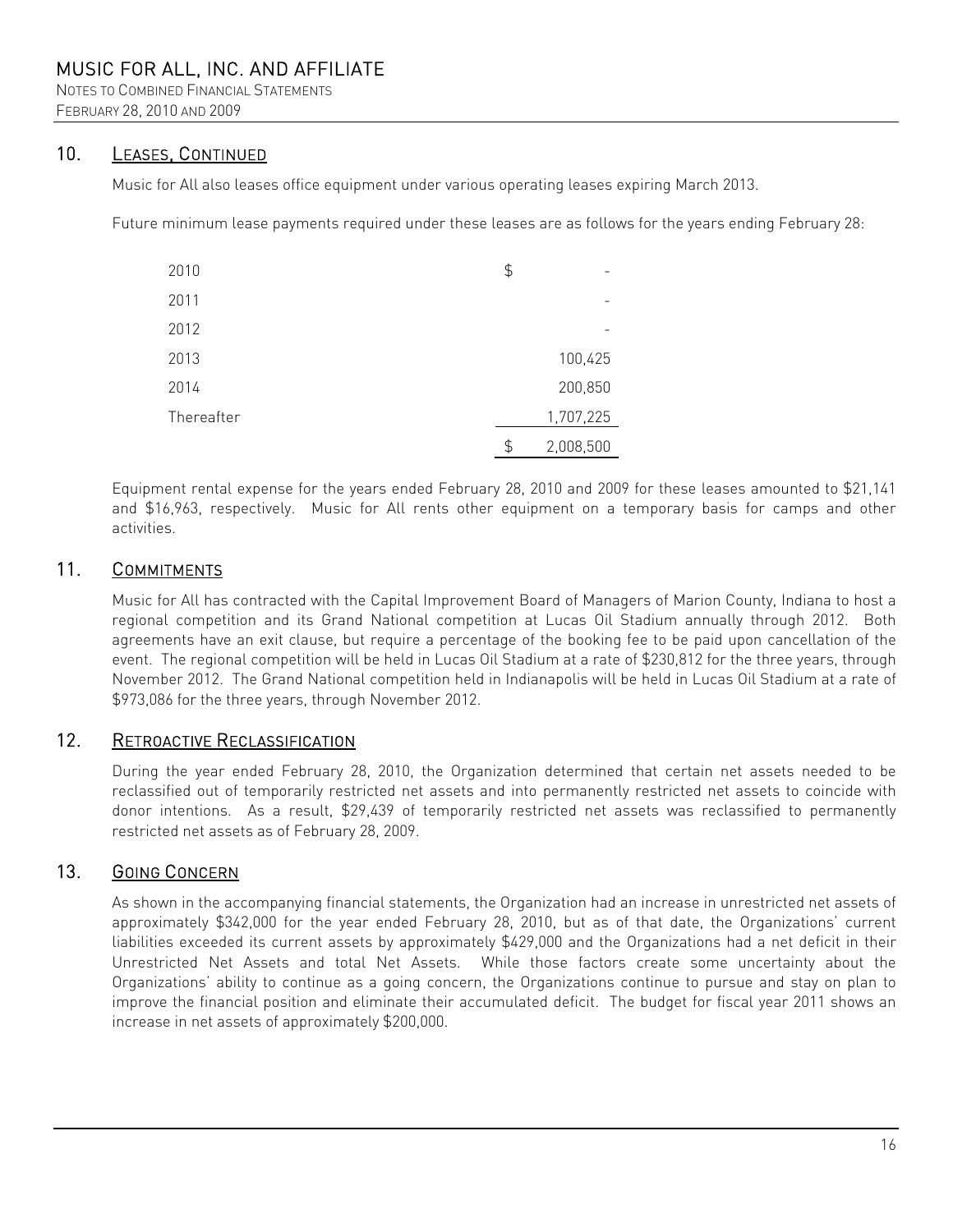PH 317 241 2999 FAX 317 240 4485

Greenwalt CPAs, Inc. 5342 W. Vermont Street Indianapolis, IN 46224 www.greenwaltcpas.com



INDEPENDENT AUDITORS' REPORT ON SUPPLEMENTARY INFORMATION

To the Board of Directors of Music for All, Inc. and Affiliate:

Our audits of the February 28, 2010 and 2009 combined financial statements were conducted for the purpose of forming an opinion on the basic financial statements taken as a whole. Our report on the basic financial statements appears on page one. The accompanying information shown in Exhibits I through VI is presented for the purpose of additional analysis and is not a required part of the basic financial statements. The combining information for the years ended February 28, 2010 and 2009 has not been subjected to the auditing procedures applied in the audit of basic financial statements.

Greenwalt CPAs, Inc.

June 8, 2010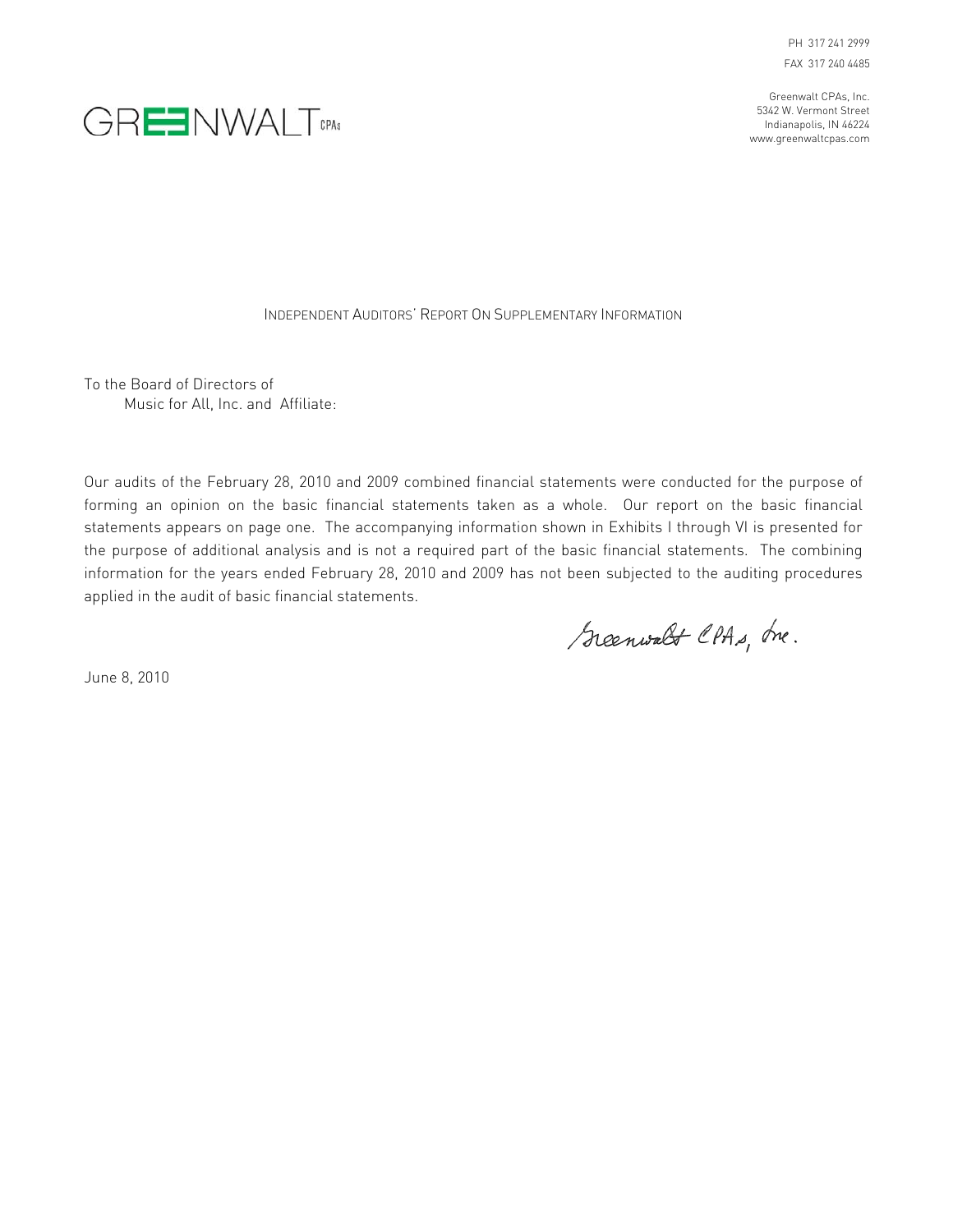COMBINING STATEMENTS OF FINANCIAL POSITION FEBRUARY 28, 2010 AND 2009

| Exhibit I |  |  |
|-----------|--|--|
|           |  |  |

|                                                    | <b>MUSIC</b><br>FOR ALL |               | <b>MUSIC FOR ALL</b><br>FOUNDATION ELIMINATIONS |                | 2010<br><b>TOTAL</b>     | 2009<br><b>TOTAL</b> |                           |
|----------------------------------------------------|-------------------------|---------------|-------------------------------------------------|----------------|--------------------------|----------------------|---------------------------|
| <b>ASSETS</b>                                      |                         |               |                                                 |                |                          |                      |                           |
| <b>CURRENT ASSETS</b>                              |                         |               |                                                 |                |                          |                      |                           |
| Cash and cash equivalents                          | \$<br>618,807           | \$            | 10,321                                          | \$             |                          | 629,128<br>\$        | $\mathfrak{P}$<br>896,345 |
| Accounts receivable, net of allowance for doubtful |                         |               |                                                 |                |                          |                      |                           |
| accounts of \$40,400 and \$26,900 in 2010 and 2009 | 661,521                 |               | 2,419                                           |                |                          | 663,940              | 999,654                   |
| Accounts receivable - related party                | 19                      |               | 5,840                                           |                | (5,859)                  |                      |                           |
| Inventory                                          | 11,502                  |               |                                                 |                |                          | 11,502               | 10,318                    |
| Prepaid expenses                                   | 194,453                 |               |                                                 |                |                          | 194,453              | 78,330                    |
| Total current assets                               | 1,486,302               |               | 18,580                                          |                | (5,859)                  | 1,499,023            | 1,984,647                 |
| <b>INVESTMENTS</b>                                 |                         |               |                                                 |                |                          |                      |                           |
| Marketable securities                              |                         |               | 116,377                                         |                |                          | 116,377              | 83,086                    |
| PROPERTY AND EQUIPMENT                             |                         |               |                                                 |                |                          |                      |                           |
| Property and equipment                             | 1,492,633               |               | 7,849                                           |                |                          | 1,500,482            | 1,599,628                 |
| Accumulated depreciation and amortization          | (1, 188, 896)           |               | (7, 849)                                        |                | $\overline{\phantom{a}}$ | (1, 196, 745)        | (1, 163, 964)             |
| Net property and equipment                         | 303,737                 |               | $\sim$                                          |                | $\overline{\phantom{a}}$ | 303,737              | 435,664                   |
| OTHER ASSETS                                       |                         |               |                                                 |                |                          |                      |                           |
| Trademark                                          | 20,000                  |               |                                                 |                |                          | 20,000               | 20,000                    |
|                                                    | 1,810,039<br>\$         | \$            | 134,957                                         | \$             | (5,859)                  | 1,939,137<br>\$      | 2,523,397<br>\$           |
|                                                    |                         |               |                                                 |                |                          |                      |                           |
| <b>LIABILITIES AND NET ASSETS</b>                  |                         |               |                                                 |                |                          |                      |                           |
| <b>CURRENT LIABILITIES</b>                         |                         |               |                                                 |                |                          |                      |                           |
| Line of credit                                     | \$                      | $\frac{1}{2}$ |                                                 | $\mathfrak{S}$ |                          | \$                   | \$<br>489,494             |
| Accounts payable                                   | 115,674                 |               |                                                 |                |                          | 115,674              | 66,467                    |
| Accounts payable - related party                   | 5,840                   |               | 19                                              |                | (5,859)                  | $\overline{a}$       |                           |
| Accrued expenses                                   | 97,136                  |               | 4,000                                           |                |                          | 101,136              | 150,277                   |
| Prepaid event income                               | 1,711,445               |               |                                                 |                |                          | 1,711,445            | 2,045,237                 |
| Total current liabilities                          | 1,930,095               |               | 4,019                                           |                | (5,859)                  | 1,928,255            | 2,751,475                 |
| LONG-TERM LIABILITIES                              |                         |               |                                                 |                |                          |                      |                           |
| Deferred trust liability                           | 42,700                  |               |                                                 |                |                          | 42,700               | 43,639                    |
| Reserve for license fees                           | 36,864                  |               |                                                 |                |                          | 36,864               | 35,196                    |
| Total long-term liabilities                        | 79,564                  |               |                                                 |                |                          | 79,564               | 78,835                    |
| Total liabilities                                  | 2,009,659               |               | 4,019                                           |                | (5,859)                  | 2,007,819            | 2,830,310                 |
| NET ASSETS (ACCUMULATED DEFICIT)                   |                         |               |                                                 |                |                          |                      |                           |
| Unrestricted                                       | (317, 932)              |               | (22, 290)                                       |                |                          | (340, 222)           | (682, 104)                |
| Temporarily restricted                             | 118,312                 |               | 13,843                                          |                |                          | 132,155              | 264,249                   |
| Permanently restricted                             |                         |               | 139,385                                         |                |                          | 139,385              | 110,942                   |
|                                                    | (199, 620)              |               | 130,938                                         |                | $\overline{\phantom{a}}$ | (68, 682)            | (306, 913)                |
|                                                    | \$1,810,039             | \$            | 134,957                                         | \$             | (5,859)                  | \$1,939,137          | \$2,523,397               |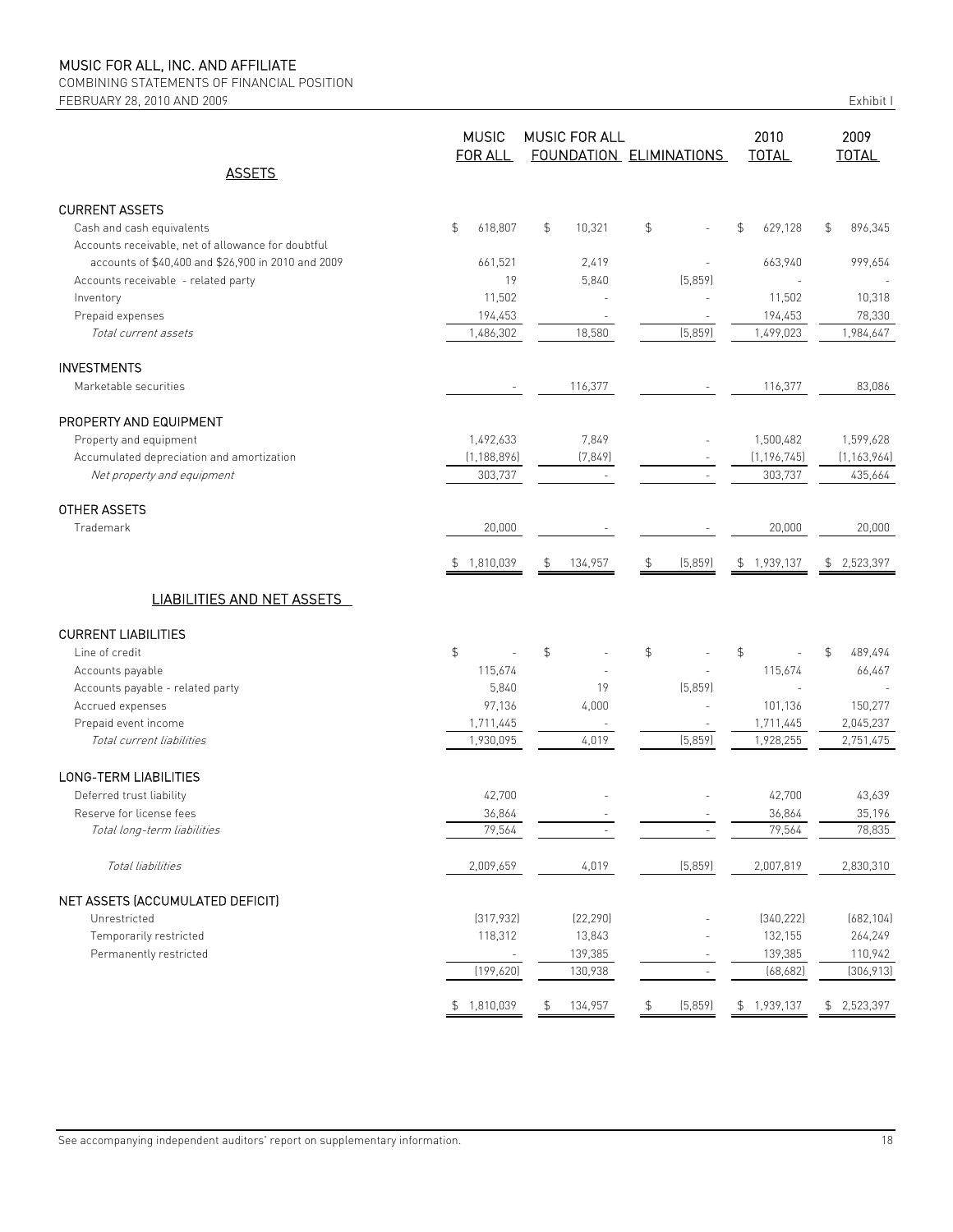COMBINING STATEMENTS OF ACTIVITIES

FOR THE YEAR ENDED FEBRUARY 28, 2010

WITH SUMMARIZED COMPARATIVE INFORMATION FOR THE YEAR ENDED FEBRUARY 28, 2009 FOR THE STREET ASSESSED FOR THE VEAR ENDED FEBRUARY 28, 2009

|                                                    |                               | <b>UNRESTRICTED</b> |                     |                  | TEMPORARILY<br><b>RESTRICTED</b> | <b>TEMPORARILY</b><br><b>RESTRICTED</b> | PERMANENTLY<br><b>RESTRICTED</b> |                |                  |
|----------------------------------------------------|-------------------------------|---------------------|---------------------|------------------|----------------------------------|-----------------------------------------|----------------------------------|----------------|------------------|
|                                                    | <b>MUSIC</b><br>MUSIC FOR ALL |                     |                     |                  | <b>MUSIC</b>                     | <b>MUSIC FOR ALL</b>                    | MUSIC FOR ALL                    | 2010           | 2009             |
|                                                    | FOR ALL                       | <b>FOUNDATION</b>   | <b>ELIMINATIONS</b> | <b>TOTAL</b>     | FOR ALL                          | <b>FOUNDATION</b>                       | <b>FOUNDATION</b>                | <b>TOTAL</b>   | <b>TOTAL</b>     |
| REVENUE                                            |                               |                     |                     |                  |                                  |                                         |                                  |                |                  |
| Event fees                                         | 777,627<br>\$                 | $\mathfrak{S}$      | $\mathfrak{L}$      | \$<br>777,627    | $\frac{1}{2}$                    | $\mathfrak{L}$                          | $\mathfrak{L}$                   | 777,627<br>\$  | \$<br>685,082    |
| Housing and meal fees                              | 952,917                       |                     |                     | 952,917          |                                  |                                         |                                  | 952,917        | 1,380,268        |
| Ticket fees                                        | 1,798,789                     |                     |                     | 1,798,789        |                                  |                                         |                                  | 1,798,789      | 1,830,377        |
| Band fees                                          | 428,924                       |                     |                     | 428,924          |                                  |                                         |                                  | 428,924        | 430,728          |
| Relocation revenue                                 | 22,079                        |                     |                     | 22,079           |                                  |                                         |                                  | 22,079         | 29,529           |
| Merchandise sales                                  | 61,995                        |                     |                     | 61,995           |                                  |                                         |                                  | 61,995         | 121,133          |
| Program book sales                                 | 125,916                       |                     |                     | 125,916          |                                  |                                         |                                  | 125,916        | 91,812           |
| Photography commissions                            | 70,001                        |                     |                     | 70,001           |                                  |                                         |                                  | 70,001         | 88,000           |
| Video commissions and fees                         | 200,532                       |                     |                     | 200,532          |                                  |                                         |                                  | 200,532        | 82,404           |
| Merchandise commissions                            | 191,315                       |                     |                     | 191,315          |                                  |                                         |                                  | 191,315        | 184,433          |
| Sponsorships                                       | 781,792                       |                     |                     | 781,792          |                                  |                                         |                                  | 781,792        | 700,753          |
| Contributions                                      | 62,938                        | 399                 |                     | 63,337           | 1,000                            | 1,594                                   | 7,443                            | 73,374         | 480,452          |
| In-kind contributions                              | 242,199                       |                     |                     | 242,199          |                                  |                                         |                                  | 242,199        | 257,087          |
| Grants                                             | 47,685                        |                     |                     | 47,685           |                                  |                                         |                                  | 47,685         | 158,160          |
| Interest                                           | 3,386                         | 15                  |                     | 3,401            |                                  |                                         |                                  | 3,401          | 9,620            |
| Loss on disposal of assets                         | (22, 505)                     |                     |                     | (22, 505)        |                                  |                                         |                                  | (22, 505)      |                  |
| Realized and unrealized gain (loss) on investments |                               | 33,344              |                     | 33,344           |                                  |                                         |                                  | 33,344         | [28, 491]        |
| Miscellaneous                                      | 31,245                        |                     |                     | 31,245           |                                  |                                         |                                  | 31,245         | 59,856           |
| Net assets released from restrictions              | 111,688                       | 2,000               |                     | 113,688          | (111,688)                        | (23,000)                                | 21,000                           |                |                  |
| Total revenue                                      | 5,888,523                     | 35,758              |                     | 5,924,281        | (110,688)                        | (21, 406)                               | 28,443                           | 5,820,630      | 6,561,203        |
| <b>EXPENSES</b>                                    |                               |                     |                     |                  |                                  |                                         |                                  |                |                  |
| Event                                              | 4,831,418                     |                     |                     | 4,831,418        |                                  |                                         |                                  | 4,831,418      | 5,691,761        |
| Fundraising                                        | 318,379                       |                     |                     | 318,379          |                                  |                                         |                                  | 318,379        | 431,318          |
| General and administrative                         | 424,322                       | 8,280               |                     | 432,602          |                                  |                                         |                                  | 432,602        | 562,332          |
| Total expenses                                     | 5,574,119                     | 8,280               |                     | 5,582,399        |                                  |                                         |                                  | 5,582,399      | 6,685,411        |
| <b>CHANGE IN NET ASSETS</b>                        | 314,404                       | 27,478              |                     | 341,882          | (110,688)                        | (21, 406)                               | 28,443                           | 238,231        | (124, 208)       |
| NET ASSETS (DEFICIT), BEGINNING OF PERIOD          | (632, 336)                    | (49, 768)           |                     | (682, 104)       | 229,000                          | 35,249                                  | 110,942                          | [306, 913]     | (182, 705)       |
| NET ASSETS (DEFICIT), END OF PERIOD                | [317,932]<br>\$               | [22, 290]<br>\$     | \$                  | \$<br>[340, 222] | 118,312<br>\$                    | 13,843                                  | 139,385                          | \$<br>[68,682] | \$<br>[306, 913] |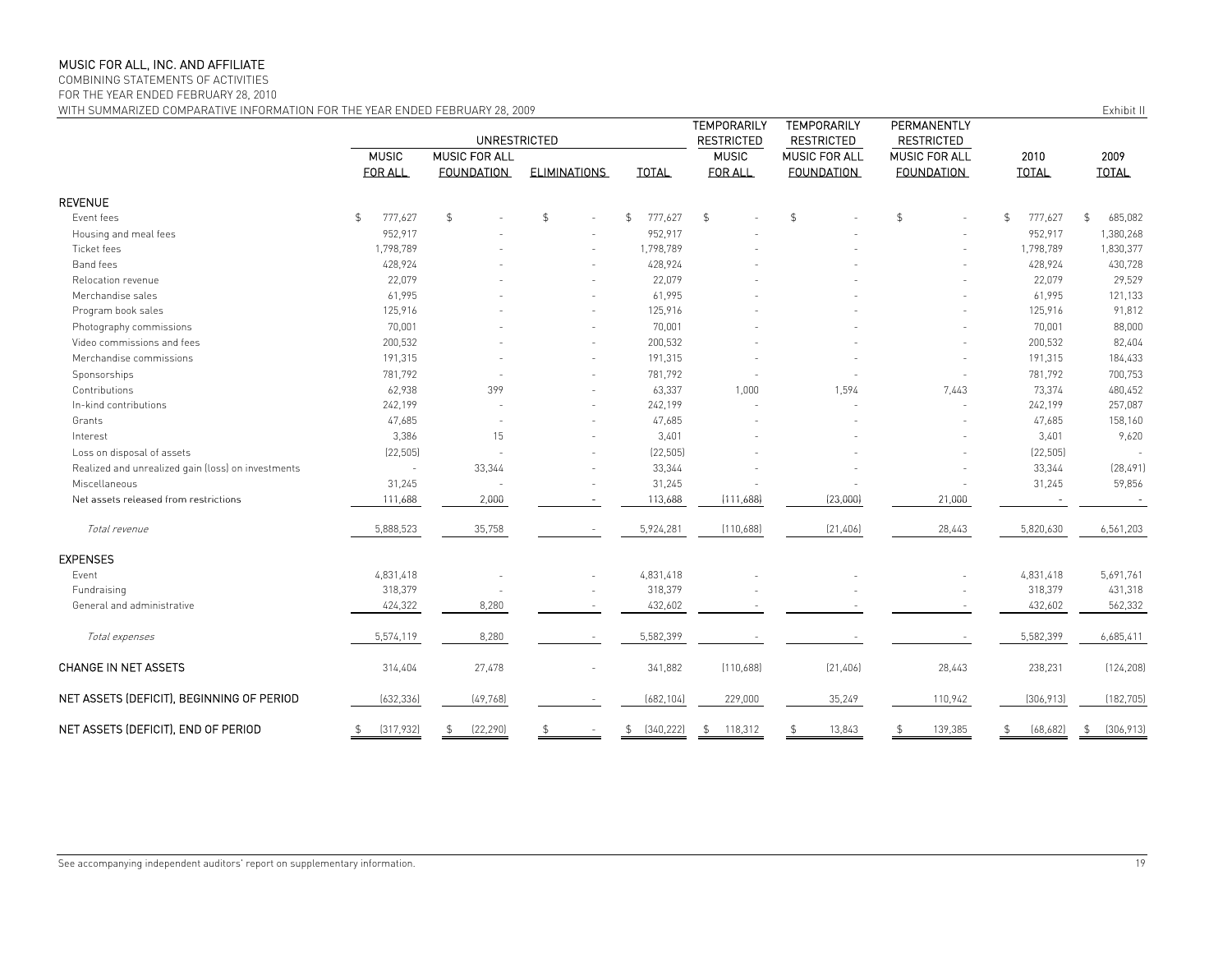COMBINING SCHEDULE OF FUNCTIONAL EXPENSES

FOR THE YEAR ENDED FEBRUARY 28, 2010

WITH SUMMARIZED COMPARATIVE INFORMATION FOR THE YEAR ENDED FEBRUARY 28, 2009 **Exhibit III** COMPARATIVE INFORMATION FOR THE YEAR ENDED FEBRUARY 28, 2009

|                                    |               |              | MUSIC FOR ALL            | MUSIC FOR<br>ALL FOUNDATION                   |                |              |                                               |                           |                           |
|------------------------------------|---------------|--------------|--------------------------|-----------------------------------------------|----------------|--------------|-----------------------------------------------|---------------------------|---------------------------|
|                                    |               |              |                          | <b>GENERAL &amp;</b><br><b>ADMINISTRATIVE</b> |                |              | <b>GENERAL &amp;</b><br><b>ADMINISTRATIVE</b> | 2010                      | 2009                      |
|                                    |               | <b>EVENT</b> | <b>FUNDRAISING</b>       | <b>EXPENSES</b>                               |                | <b>TOTAL</b> | <b>EXPENSES</b>                               | <b>TOTAL</b>              | <b>TOTAL</b>              |
| <b>EVENTS AND CONTESTS</b>         |               |              |                          |                                               |                |              |                                               |                           |                           |
| Awards and trophies                | $\frac{1}{2}$ | 116,441      | \$<br>ä,                 | $\frac{4}{5}$                                 | $\mathfrak{P}$ | 116,441      | $\mathfrak{S}$<br>$\sim$                      | $\mathfrak{S}$<br>116,441 | $\mathfrak{S}$<br>117,658 |
| Scholarships                       |               |              |                          |                                               |                | $\sim$       | 6,000                                         | 6,000                     | 7,600                     |
| Clinicians and judges fees         |               | 507,253      |                          |                                               |                | 507,253      |                                               | 507,253                   | 608,686                   |
| Copyright fees                     |               | 90,804       |                          |                                               |                | 90,804       |                                               | 90,804                    | 65,152                    |
| Cost of merchandise sold           |               | 221,622      |                          |                                               |                | 221,622      |                                               | 221,622                   | 172,195                   |
| Fair value adjustment of           |               |              |                          |                                               |                |              |                                               |                           |                           |
| inventory                          |               |              |                          |                                               |                | $\sim$       |                                               |                           | 68,783                    |
| Equipment rental                   |               | 84,268       |                          | 942                                           |                | 85,210       |                                               | 85,210                    | 87,919                    |
| Event promotion                    |               | 71,336       | 33,232                   | 19,048                                        |                | 123,616      | 500                                           | 124,116                   | 162,767                   |
| Facility rental                    |               | 608,310      |                          |                                               |                | 608,310      |                                               | 608,310                   | 375,041                   |
| Participants' housing and meals    |               | 936,040      | ÷.                       |                                               |                | 936,040      | $\overline{a}$                                | 936,040                   | 1,226,143                 |
| Outside services                   |               | 645,365      | 560                      | 14,080                                        |                | 660,005      | 1,279                                         | 661,284                   | 1,064,910                 |
| Other events expenses              |               | 146,055      | 6,620                    | 241                                           |                | 152,916      |                                               | 152,916                   | 224,753                   |
| Total events and contests          |               | 3,427,494    | 40,412                   | 34,311                                        |                | 3,502,217    | 7,779                                         | 3,509,996                 | 4,181,607                 |
| PERSONNEL RELATED                  |               |              |                          |                                               |                |              |                                               |                           |                           |
| Salaries and contract employees    |               | 757,494      | 237,885                  | 186,873                                       |                | 1,182,252    |                                               | 1,182,252                 | 1,451,826                 |
| Salaries - payroll taxes           |               | 48,989       | 16,679                   | 12,247                                        |                | 77,915       |                                               | 77,915                    | 98,747                    |
| 403(b) contribution                |               | ÷.           | $\sim$                   | $\sim$                                        |                | $\sim$       |                                               | ÷,                        | 16,981                    |
| Staff travel, housing and meals    |               | 2,836        | 2,665                    | 6,617                                         |                | 12,118       |                                               | 12,118                    | 28,252                    |
| Group insurance                    |               | 53,557       | 8,460                    | 13,389                                        |                | 75,406       |                                               | 75,406                    | 96,678                    |
| Other personnel related expenses   |               | 8,112        |                          | 2,028                                         |                | 10,140       |                                               | 10,140                    | 13,062                    |
| Total personnel related            |               | 870,988      | 265,689                  | 221,154                                       |                | 1,357,831    | $\sim$                                        | 1,357,831                 | 1,705,546                 |
| <b>BUILDING AND FACILITY</b>       |               |              |                          |                                               |                |              |                                               |                           |                           |
| Depreciation and amortization      |               | 87,634       |                          | 28,135                                        |                | 115,769      |                                               | 115,769                   | 130,816                   |
| Rental - office building           |               | 192,951      |                          | 48,204                                        |                | 241,155      |                                               | 241,155                   | 241,020                   |
|                                    |               |              |                          |                                               |                |              |                                               |                           |                           |
| Repairs and maintenance            |               | 17,885       |                          | 4,198                                         |                | 22,083       |                                               | 22,083                    | 38,195                    |
| Telephone and utilities            |               | 14,185       |                          | 3,546                                         |                | 17,731       |                                               | 17,731                    | 41,838                    |
| Total building and facility        |               | 312,655      | $\sim$                   | 84,083                                        |                | 396,738      | $\sim$                                        | 396,738                   | 451,869                   |
| OFFICE AND ADMINISTRATIVE          |               |              |                          |                                               |                |              |                                               |                           |                           |
| Board of directors expense         |               |              | ÷,                       | 8,287                                         |                | 8,287        |                                               | 8,287                     | 8,700                     |
| Computer services and supplies     |               | 41,012       | 9,582                    | 9,984                                         |                | 60,578       |                                               | 60,578                    | 57,735                    |
| Business insurance                 |               | 54,038       | ä,                       | 13,510                                        |                | 67,548       |                                               | 67,548                    | 68,640                    |
| Interest                           |               | 16,687       |                          | 4,172                                         |                | 20,859       |                                               | 20,859                    | 26,004                    |
| Franchise, sales, and income taxes |               | 11,571       | $\overline{\phantom{a}}$ | ÷                                             |                | 11,571       |                                               | 11,571                    | 10,859                    |
| Other office and administrative    |               | 96,973       | 2,696                    | 48,821                                        |                | 148,490      | 501                                           | 148,991                   | 174,451                   |
| Total office and administrative    |               | 220,281      | 12,278                   | 84,774                                        |                | 317,333      | 501                                           | 317,834                   | 346,389                   |
|                                    |               |              |                          |                                               |                |              |                                               |                           |                           |
|                                    | \$            | 4,831,418    | 318,379                  | 424,322<br>s.                                 | - \$           | 5,574,119    | 8,280<br>\$                                   | 5,582,399<br>\$           | 6,685,411<br>-\$          |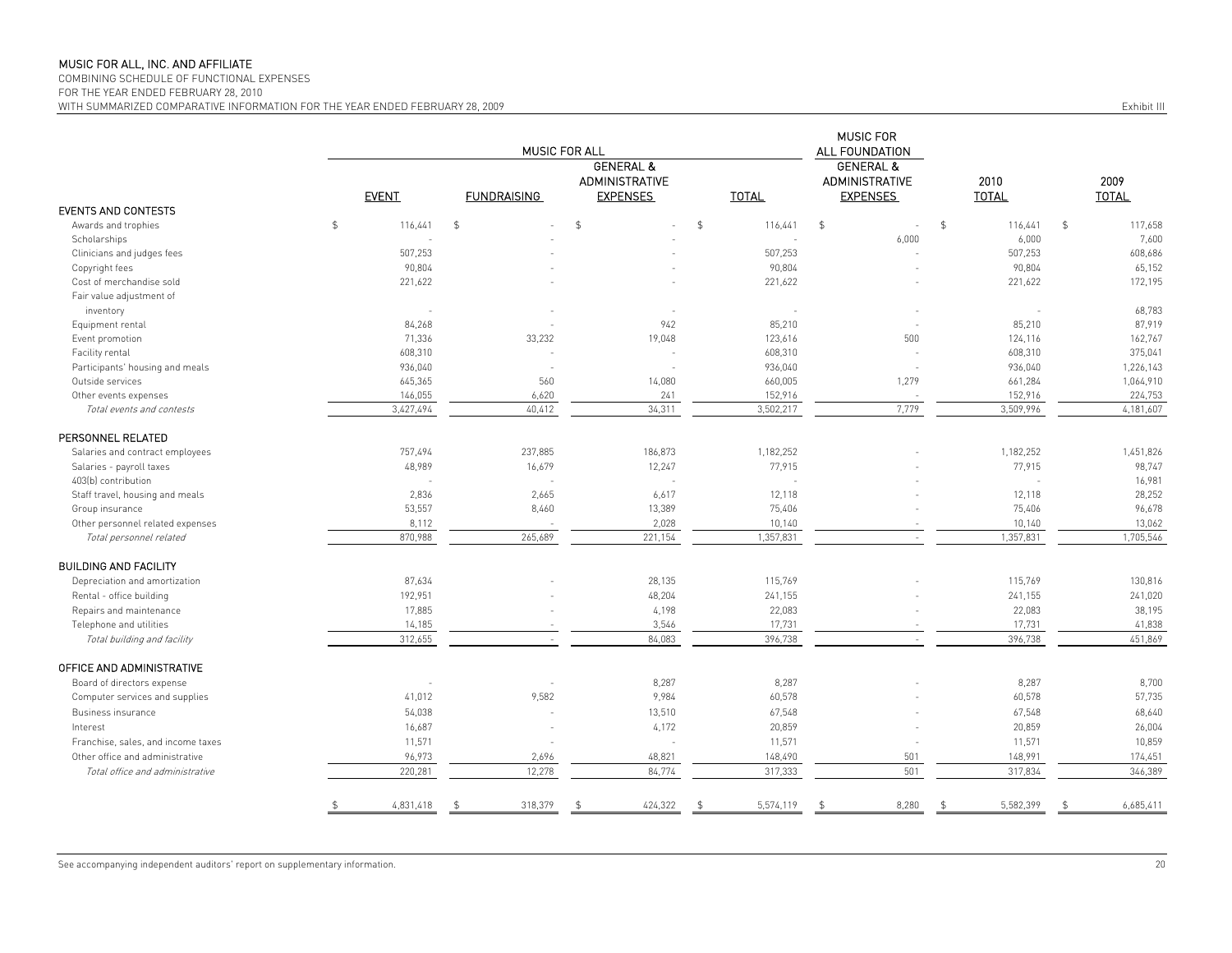COMBINING STATEMENTS OF ACTIVITIES

FOR THE YEARS ENDED FEBRUARY 28, 2010 AND 2009 Exhibit IV

|                                                       | 2010                     |                      |                         |                 |                  | 2009                           |                |                  |  |
|-------------------------------------------------------|--------------------------|----------------------|-------------------------|-----------------|------------------|--------------------------------|----------------|------------------|--|
|                                                       | <b>MUSIC</b>             | <b>MUSIC FOR ALL</b> |                         |                 | <b>MUSIC</b>     | <b>MUSIC FOR ALL</b>           |                |                  |  |
|                                                       | <b>FOR ALL</b>           |                      | FOUNDATION ELIMINATIONS | <b>TOTAL</b>    | <b>FOR ALL</b>   | <b>FOUNDATION Eliminations</b> |                | <b>TOTAL</b>     |  |
| <b>REVENUE</b>                                        |                          |                      |                         |                 |                  |                                |                |                  |  |
| Event fees                                            | 777,627<br>$\frac{1}{2}$ | $\mathfrak{P}$       | \$                      | 777,627<br>\$   | \$<br>685,082    | \$                             | $\mathfrak{P}$ | 685,082<br>\$    |  |
| Housing and meal fees                                 | 952,917                  |                      |                         | 952,917         | 1,380,268        |                                |                | 1,380,268        |  |
| Ticket fees                                           | 1,798,789                |                      |                         | 1,798,789       | 1,830,377        |                                |                | 1,830,377        |  |
| Band fees                                             | 428,924                  |                      |                         | 428,924         | 430,728          |                                |                | 430,728          |  |
| Relocation revenue                                    | 22,079                   |                      |                         | 22,079          | 29,529           |                                |                | 29,529           |  |
| Merchandise sales                                     | 61,995                   |                      |                         | 61,995          | 121,133          |                                |                | 121,133          |  |
| Program book sales                                    | 125,916                  |                      |                         | 125,916         | 91,812           |                                |                | 91,812           |  |
| Photography commissions                               | 70,001                   |                      |                         | 70,001          | 88,000           |                                |                | 88,000           |  |
| Video commissions and fees                            | 200,532                  |                      |                         | 200,532         | 82,404           |                                |                | 82,404           |  |
| Merchandise commissions                               | 191,315                  |                      |                         | 191,315         | 184,433          |                                |                | 184,433          |  |
| Sponsorships                                          | 781,792                  |                      |                         | 781,792         | 700,753          |                                |                | 700,753          |  |
| Contributions                                         | 63,938                   | 9,436                |                         | 73,374          | 496,549          | 13,903                         | (30,000)       | 480,452          |  |
| In-kind contributions                                 | 242,199                  |                      |                         | 242,199         | 257,087          |                                |                | 257,087          |  |
| Grants                                                | 47,685                   |                      |                         | 47,685          | 158,160          |                                |                | 158,160          |  |
| Interest                                              | 3,386                    | 15                   |                         | 3,401           | 8,780            | 840                            |                | 9,620            |  |
| Loss on sale of assets                                | (22, 505)                |                      |                         | (22, 505)       |                  |                                |                |                  |  |
| Realized and unrealized gain (loss) on investments    | $\sim$                   | 33,344               |                         | 33,344          |                  | (28, 491)                      |                | (28, 491)        |  |
| Miscellaneous                                         | 31,245                   |                      |                         | 31,245          | 59,804           | 52                             |                | 59,856           |  |
| Total revenue                                         | 5,777,835                | 42,795               |                         | 5,820,630       | 6,604,899        | (13,696)                       | (30,000)       | 6,561,203        |  |
| <b>EXPENSES</b>                                       |                          |                      |                         |                 |                  |                                |                |                  |  |
| Event                                                 | 4,831,418                |                      |                         | 4,831,418       | 5,691,761        |                                |                | 5,691,761        |  |
| Fundraising                                           | 318,379                  |                      |                         | 318,379         | 431,318          |                                |                | 431,318          |  |
| General and administrative                            | 424,322                  | 8,280                |                         | 432,602         | 552,926          | 39,406                         | (30,000)       | 562,332          |  |
| Total expenses                                        | 5,574,119                | 8,280                |                         | 5,582,399       | 6,676,005        | 39,406                         | (30,000)       | 6,685,411        |  |
| <b>CHANGE IN NET ASSETS</b>                           | 203,716                  | 34,515               |                         | 238,231         | (71, 106)        | (53, 102)                      |                | (124, 208)       |  |
| NET ASSETS (ACCUMULATED DEFICIT), BEGINNING OF PERIOD | [403,336]                | 96,423               |                         | (306, 913)      | (332, 230)       | 149,525                        |                | (182, 705)       |  |
| NET ASSETS (ACCUMULATED DEFICIT), END OF PERIOD       | \$<br>(199, 620)         | 130,938              | \$                      | (68, 682)<br>\$ | (403, 336)<br>\$ | 96,423                         |                | [306, 913]<br>\$ |  |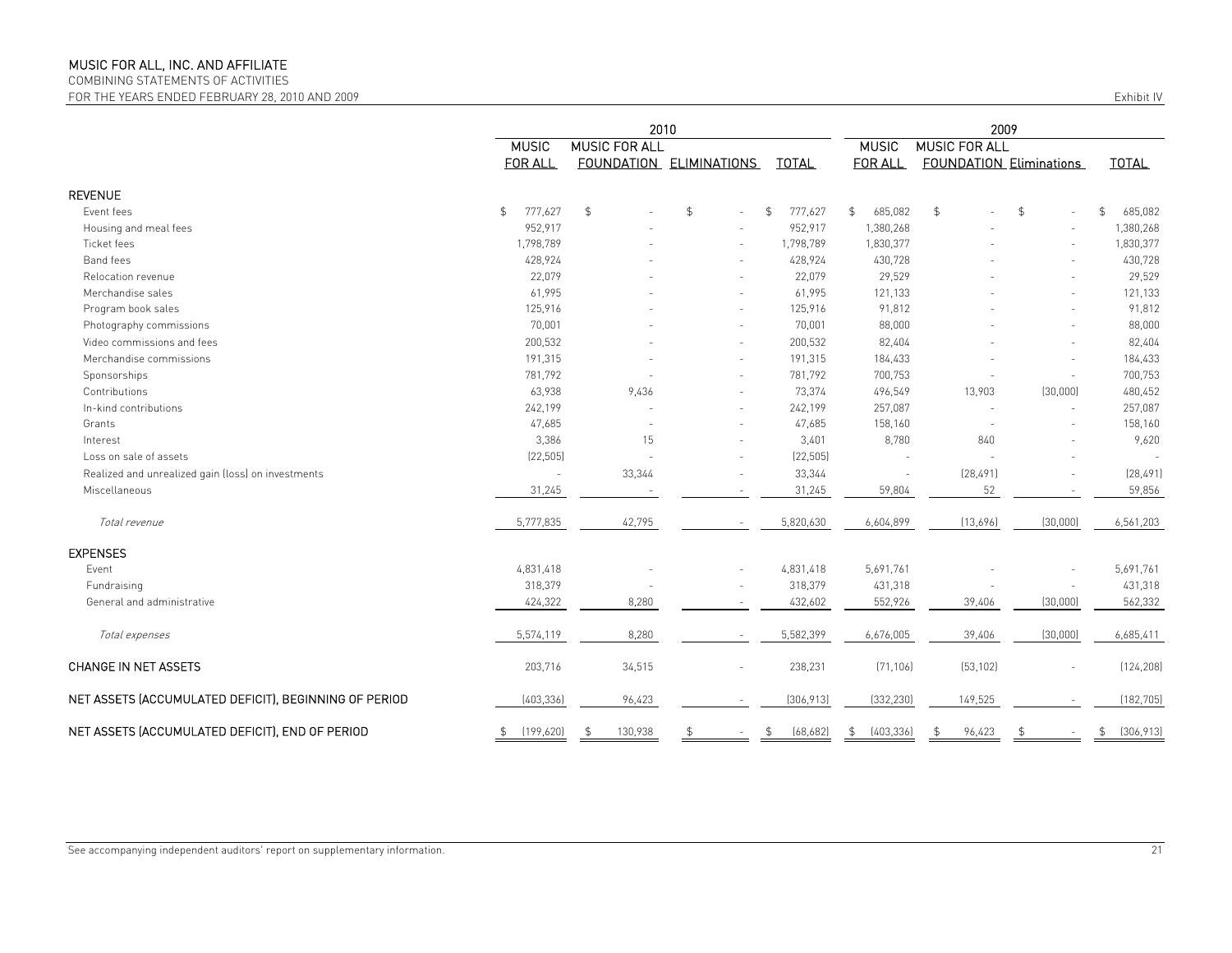



See accompanying independent auditors' report on supplementary information. 22